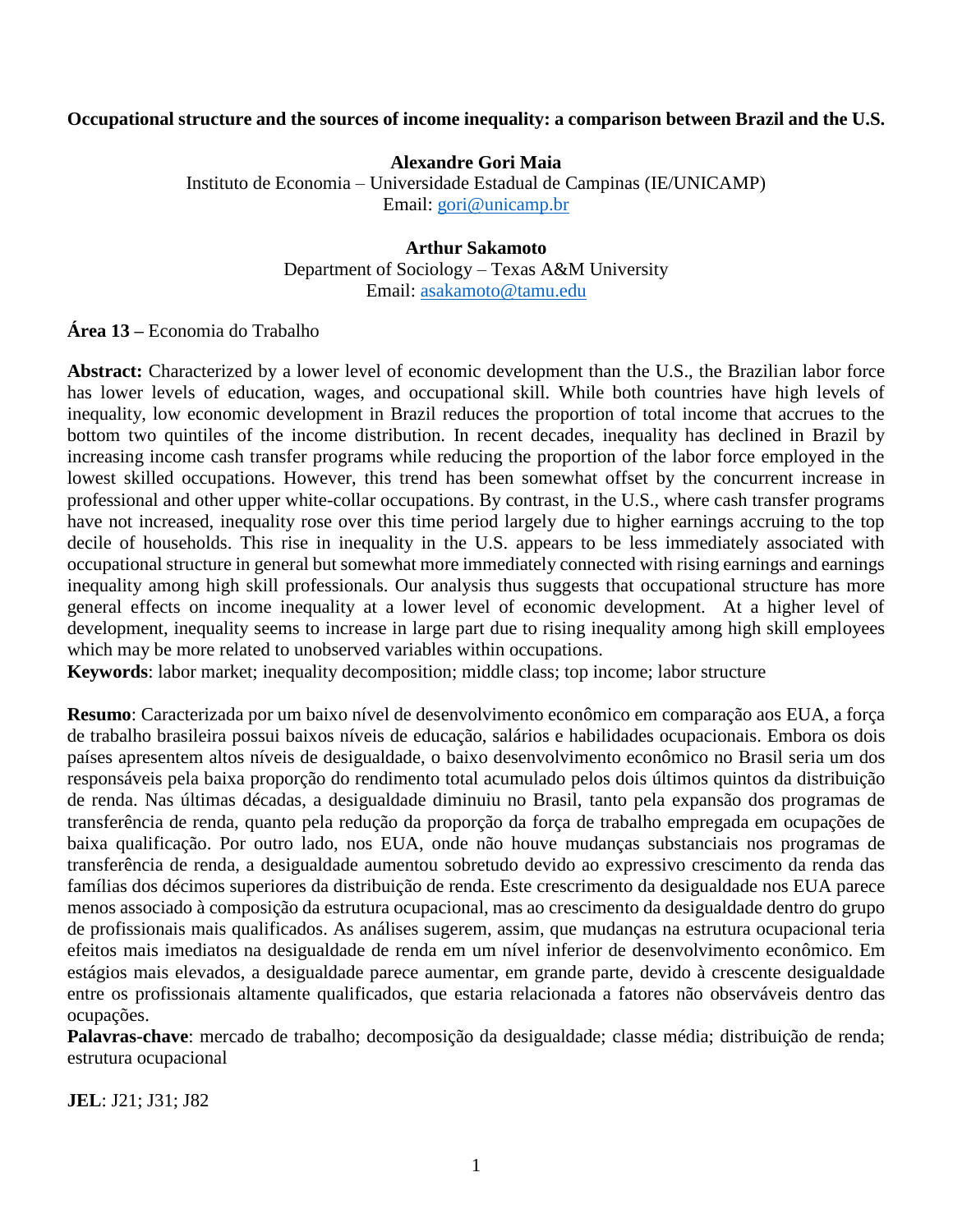### **Introduction**

Occupations are central to the stratification systems of industrial countries, but they have played little role in empirical attempts to explain the well-documented dynamics of income inequality. The occupational structure reflects the organization of the production and the level of technological development, and will affects the demand for different types of products and services, as well as the demand and supply for different types of labor (Blau & Duncan, 1967; Banerjee & Newman, 1993). Occupations also tend to define in a large extent the current and future perspective of income generation, playing a central role to explain social relations, economic opportunities and inequalities between individuals in modern societies (Goldthorpe, 2000; Rose & Harrison, 2007).

Brazil and the U.S. provide an interesting comparison to understand the impacts of occupational structure on socioeconomic inequalities. They are the two biggest economies and populations of America and shared important peculiarities in their process of socioeconomic development. These countries were colonized almost simultaneously, based initially in the agricultural production in big farmers with slave labor, and witnessed singular trajectories of social, economic and institutional development (Acemoglu & Robinson, 2012; Furtado, 1986). Nowadays, they present high levels of socioeconomic inequality and also huge differences in their levels of socioeconomic development.

Differences in the structure of their labor markets would explain in large extent their current levels of socioeconomic development and inequalities. Labor productivity in substantially lower in Brazil for all economic activities, determining levels of labor remuneration substantially lower in comparison with the U.S., as well as the low participation of skilled labors in its occupational structure (Maia & Menezes, 2014). The oversupply of unskilled workers and the few opportunities of social mobility have determined an occupational structure with high levels of segmentation and inequality (Ulyssea, 2006). Nowadays, the concentration of unskilled occupations in the Brazilian labor structure and its extreme pay differences in relation to the small number of skilled occupations contribute in large extent to explain the high levels of inequality in the labor market (Maia, 2013).

Economic growth, that would be essential to generate new opportunities of employment and social mobility (Piketty, 2014), have not been able to improve consistently the process of social mobility in this country, which is still characterized by high levels of inequality of opportunities (Bourguignon, et al., 2007; Ribeiro, 2012). Despite some recent improvements, the quality of education, which plays a central role improving human and social capital, is still very low in Brazil and would help to explain the low development of its occupational structure as well, as the restrict process of social mobility (Ferreira, et al., 2011). Huge differences in the level of regional development have also been pointed as an important determinant of socioeconomic inequalities in Brazil (Neto, 1997), as well as the extreme conditions of life and access to basic infrastructure that some social groups are submitted to (Pinheiro, et al., 2009).

In turn, the American occupational structure would reflect an economy more specialized in services of high productivity. Influenced by the emergence of new information and communications technologies, this country witnessed in the last decades a substantial rise of managerial and professional occupations, over the reduction of agricultural and manufacturing jobs, characterizing the so called *informational society* (Aoyama & Castells, 2002). Earning inequalities is also high, but mainly characterized by intra-occupational differences, suggesting a lower level of occupational segmentation in their labor market (Kim & Sakamoto, 2008).

Nonetheless, the U.S. recently observed a substantial increase in the demand for high skills jobs and in the earnings differentials between those workers with and without college diploma. Acemoglu & Autor (2010) suggest that the returns to skills (and to education) is determined by a race between the increase in the demand for skills in the labor market and the supply of qualified workers, notably workers with college diploma. Since the demand grew faster than supply in some especific high skilled occupations, earnings grew faster for qualified workers, as well as the inequality between the groups of educational attainment. Autor et al. (2003) also highlight a process of polarization in the American occupational structure, this means, reduction of medium skill occupations and increase of top and bottom occupational groups. Medium occupational groups are characterized by routine tasks that can be easily substituted by machines following explicit programmed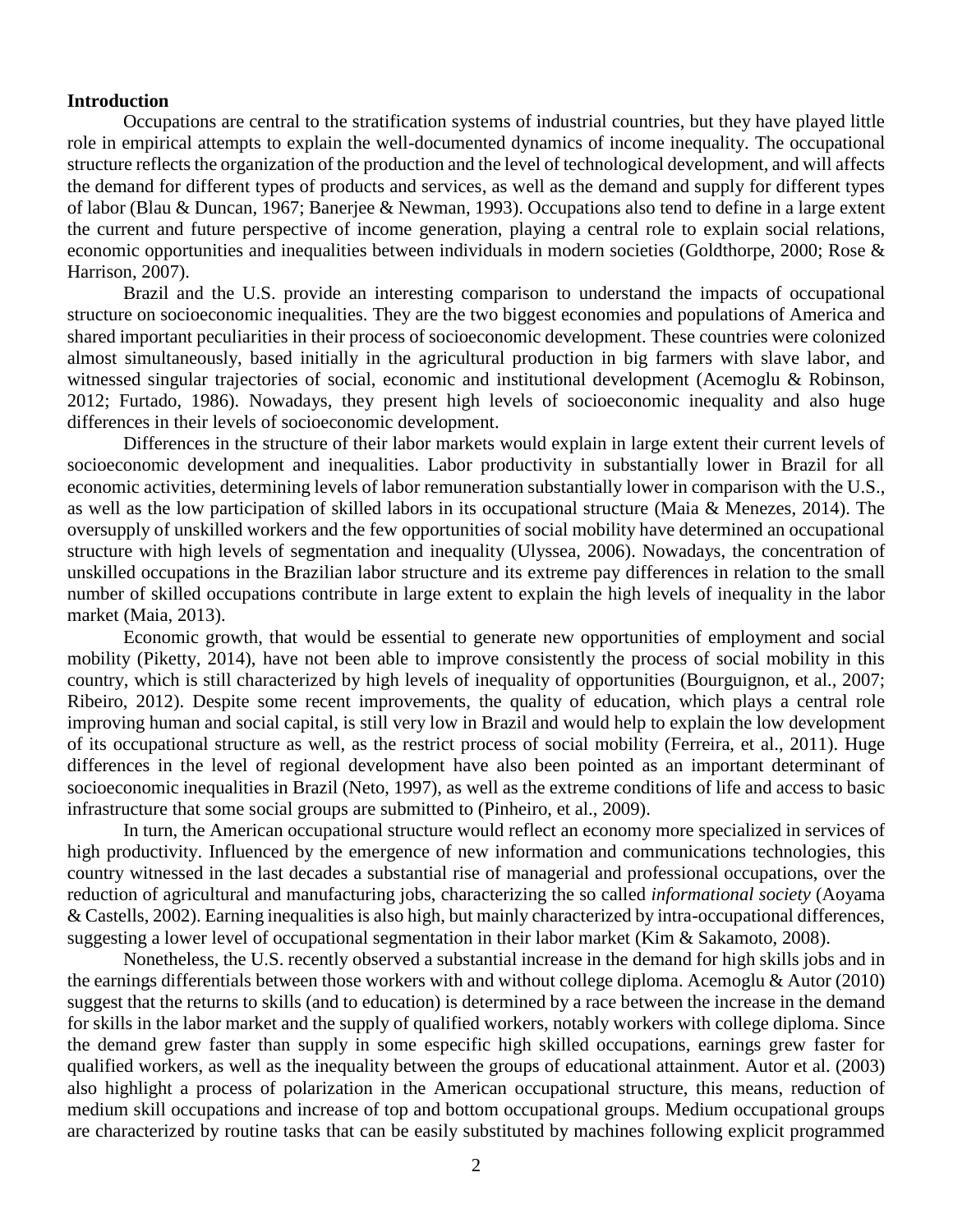rules. In turn, top and bottom occupations are characterized by tasks that demand problem solving, judgment, and creativity in the former, and flexibility and physical adaptability in the latter. Activities that can not be easily specified as a series of instructions and much less susceptible to an automation process.

Overall, there are several aspects of social inequality in Brazil and in the U.S. that are strictly related to the structure of their labor market. This study highlights how the process of economic development and changes in the occupational structure contribute to explain the levels of income and earnings inequality. More specifically, it explores the dynamics of inequality between 1983 and 2013, highlighting: i) how low level of economic development and the concentration of bottom low skilled occupations in Brazil reduces the proportion of total income that accrues to the bottom deciles of the income distribution; ii) how the rise of wages within the most qualified professional occupations in the U.S. have contributed to increase inequality. Finally, the study discusses the effects of the occupational structure on income inequality at different levels of economic development.

#### **Material and methods**

### *Data base*

 $\overline{a}$ 

Analyses are based on pooled annual data from the Brazilian *Pesquisa Nacional por Amostra de Domicílios* (PNAD), sponsored by the IBGE (*Instituto Brasileiro de Geografia e Estatística*), and the American Current Population Survey (CPS), sponsored jointly by the U.S. BLS (Bureau of Labor Statistics) and the U.S. Census Bureau. The period of analyses comprehend the years between 1983 and 2013. PNAD is a household sample collected annually<sup>1</sup> and is nationally representative of Brazilian territory (with the slight exception of a few remote rural areas in six northern states which represented less than 3% of Brazilian population in 2000 [IBGE 1995])<sup>2</sup>. In turn, CPS is a household sample survey applied monthly in the U.S. (BLS 2000) and we used data of its Annual Social and Economic Supplement (ASEC).

Monetary values in PNAD refers to self-reported monthly values usually received in the reference year. Self-reported annual income and earnings in CPS were divided by 12 to be comparable with the Brazilian monthly values. Nominal values were deflated to July 2013 using the INPC (*Índice Nacional de Preços ao Consumidor*) in Brazil and the CPI (Consumer Price Index) in the U.S.. Subsequently, Brazilian earnings were converted to International PPP (Purchasing Parity Power) dollars using the exchange rate available at World Data Bank<sup>3</sup>. PPP are both currency converters and spatial price deflators that equalize the purchasing power of different currencies in the process of conversion (International Comparison Programa, 2011).

In both countries, top values were censored at the 1% level in order to consider methodological changes implement in the methodology of top-coding applied by the CPS<sup>4</sup>. In other words, values exceeding the topcode threshold (99-th percentile) were simply recoded with the threshold. This procedure were implement independently to individual earnings and household per capita income. This technique prizes by the simplicity and robustness to changes implemented in the top-code methodology, without further assumptions about the probability distribution of the income variables<sup>5</sup>.

<sup>1</sup> Between 1983 and 2011, PNAD was not applied in the years 1991, 1994, 2000, and 2010.

<sup>2</sup> PNAD excludes the rural areas of the states of Rondônia, Acre, Amazonas, Roraima, Pará and Amapá. Since 2004, these areas have been added to the PNAD sampling frame, but for our purposes of maintaining historical comparibility, those areas were not considered in this study.

 $3$  In July 1<sup>st</sup> 2013, the exchange rate was 1.81 Brazilian Reais for each 1 PPP international dollar (World Bank, 2015).

<sup>4</sup> Between 1962 and 1995, the values exceeding the top-code threshold in CPS were simply recoded with the threshold. Between 1996 and 2010, the Census Bureau introduced replacement values to take the place of top-coded values, depending on characteristics such as race, gender, and full time status. Since 2011, all incomes above the top-code are rounded to two significant digits and then exchanged among individuals within a bounded interval (Minnesota Population Center, 2015).

 $5$  See, for example, Piketty & Saez, 2003).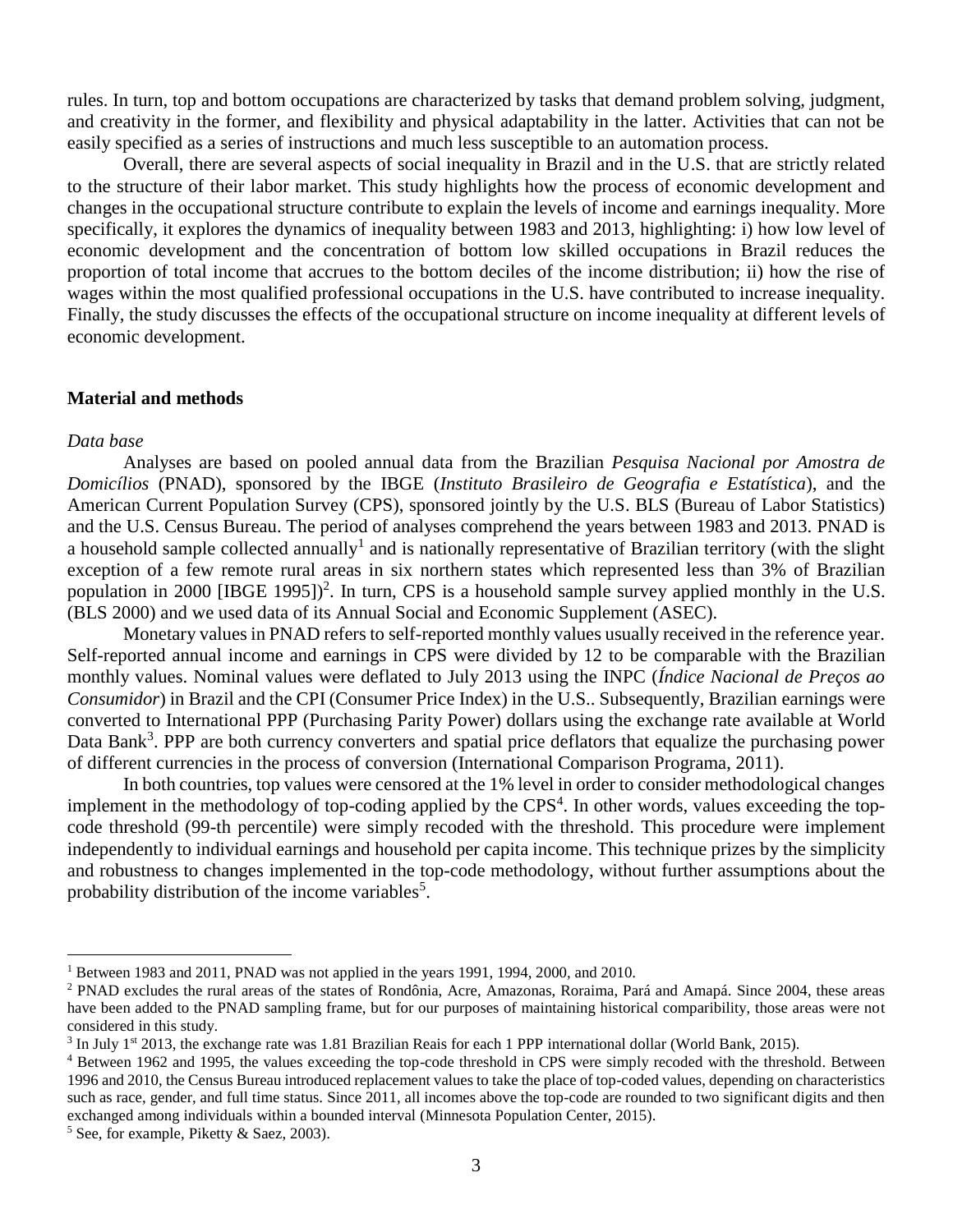We considered as employed those who were 16 years or older and, during the reference week (a) did any work at all (for at least 1 hour) as a paid employee; worked in his own businesses, profession, or on his own farm; or (b) were not working, but who had a job or business from which he was temporarily absent. Persons whose job was Armed Forces and those with non-positive earnings were not considered in both the surveys.

### *Occupational Structure*

We developed a typology of occupational stratification to analyze the levels of earnings inequality in the Brazilian and American labor markets. Occupation codes provided by PNAD and CPS were classified into common occupational groups in Brazil and in the U.S. The classification was based on skills, education, training, credentials and also social prestige or power. Since these concepts are very similar to those used by the Brazilian CBO (*Classificação Brasileira de Ocupações*) and the American OCS (Occupational Classification System), the groups reflect mainly the structure proposed by these systems (BLS, 2000; CBO, 2010). As a result, occupational codes of PNAD and CPS were initially aggregated into 20 occupational groups (see Table 1). According to the analytical convenience, these 20 *two-digit* occupational groups can also be aggregated into 6 *one-digit* occupational groups: 1) Managers; 2) Professionals; 3) Specialists; 4) Sales and Laborers; 5) Low Services; 6) Farming.

| <b>One-Digit</b>           | <b>Two-Digits</b>              | <b>Description</b>                                                         |
|----------------------------|--------------------------------|----------------------------------------------------------------------------|
| Occupational               | <b>Occupational Group</b>      |                                                                            |
| Group                      |                                |                                                                            |
| Management occupations     |                                | Chiefs, managers, first-line supervisors                                   |
| Professionals              | <b>Legal Occupations</b>       | Lawyers, judges, legal assistants, and related                             |
|                            | <b>Biological and Health</b>   | Agricultural, biological, health and related scientists                    |
|                            | Maths and related              | Computer, mathematics, engineering and related scientists                  |
|                            | Social/Human Sciences          | Financial specialists, Social Scientists, Social Services and related occ. |
|                            | <b>Education and Library</b>   | Teachers, instructors, librarians and related                              |
| Specialists                | Entertainment/Related          | Arts, Design, Entertainment, Sports, and Media occupations                 |
|                            | Technicians                    | Technologists and technicians of several areas                             |
|                            | Clerks                         | Office clerks, secretaries, administrative assistants and related          |
|                            | Protective services            | Fire fighters, police, criminal investigators, and related                 |
|                            | Customer service               | Customer service representatives, receptionists, and related               |
| Sales and                  | <b>Sales</b>                   | Retail sales, cashiers, representatives and related sales agents           |
| Laborers                   | <b>Installation and Repair</b> | Installation, maintenance, and repair workers                              |
|                            | Construction/Extraction        | Masons, carpenters, painters, extraction workers and related occ.          |
|                            | Production                     | Assemblers, fabricators, operators and related production workers          |
|                            | <b>Transportation/Moving</b>   | Bus/truck drivers, and related laborers in transport and material moving   |
| Low Services               | Personal care/Others           | Hairdressers, personal care aides and related workers                      |
|                            | Food and serving               | Cooks, waiters, food preparation and related                               |
|                            | Building and cleaning          | Housekeeping cleaners, janitors, and related                               |
| <b>Farming Occupations</b> |                                | Farming, fishing and forestry occupations                                  |

 $T<sub>o</sub>$  ble 1 – One-digit and two-digit

The hierarchy of the occupational groups were mainly based on the level of skills, qualification, earnings and also social and political power to control the capital or the labor. For example, *managers* do not have necessary higher levels of education than *professionals*, but they tend to possess the power to control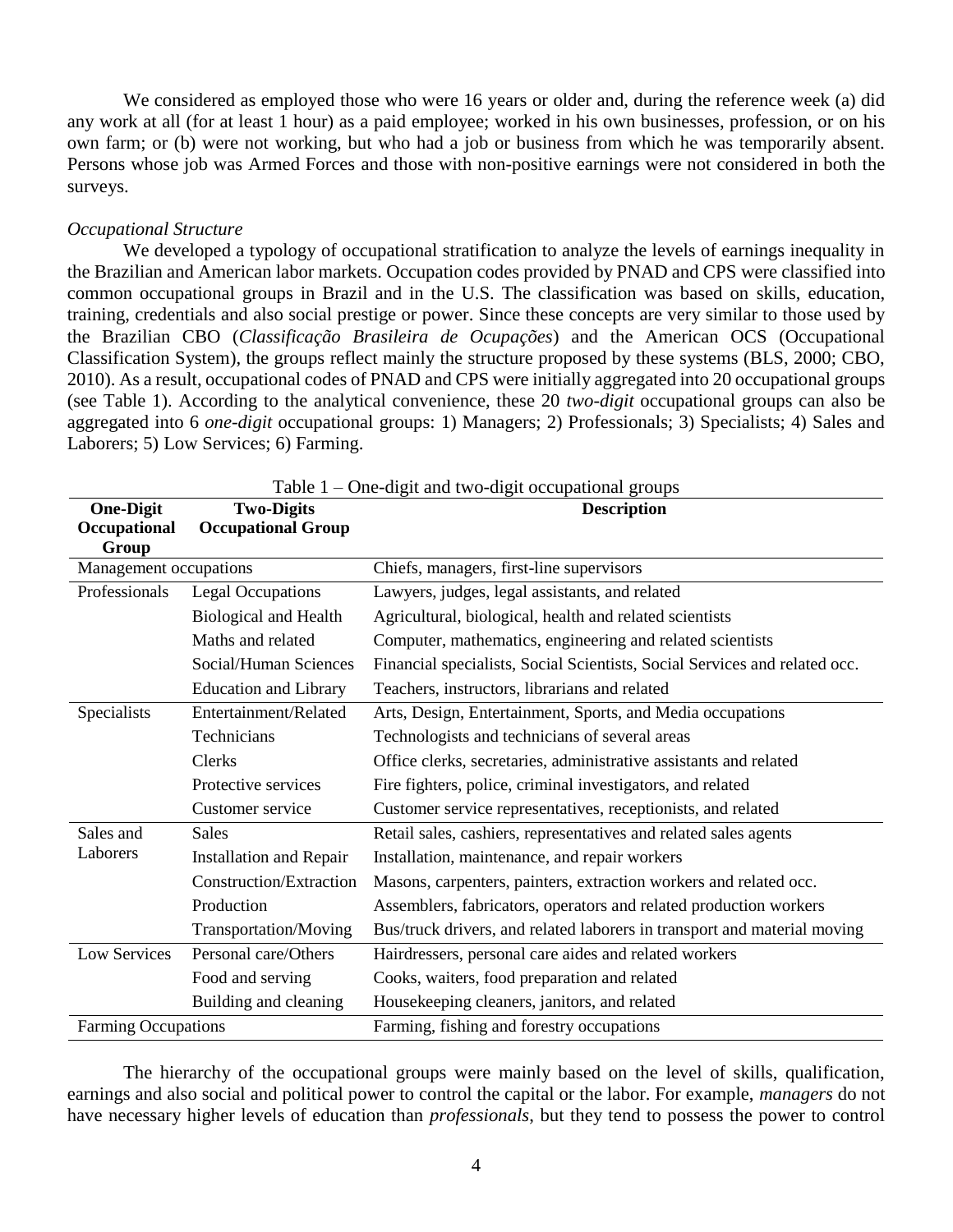large number of employees in public and private companies. *Professionals* are highly skilled workers, usually with superior diploma, who also tend to receive high earnings. *Specialists* are workers with intermediate levels of education and earnings, although many positions require a superior or a technical diploma. *Sales and laborers* present low level of education and earnings, usually with no more than secondary education. They are one step above the *low services* workers, the non-agricultural occupations with the lowest levels of qualification and remuneration. Finally, *faming* workers perform manual and low-paid activities in agriculture, fishing or forestry.

#### *Decomposing the variation in the per capita income inequality*

We first used the Gini index to analyze inequality in the distribution of per capita income. Gini index  $(0 \leq G < 1)$  is based on a concentration curve (*Lorenz* curve), representing the relation between the accumulated concentration of the population (*X*-axis) and the accumulated concentration of income (*Y*-axis). The area between the Lorenz curve and the *X*-axis is represented by  $\beta$ , and is reference to compute the Gini index:

$$
G = 1 - 2\beta \tag{1}
$$

Since the per capita income can be composed by different sources, we can also decompose the Gini index to consider the contribution of each source to total inequality. For this specific purpose, the Gini index can be represented by the weighted sum of concentration ratios  $(C_s)$  observed for each source of income *f*. More specifically (Hoffmann, 2006):

$$
G = \sum_{s=1}^{k} p_s C_s \tag{2}
$$

Where  $p_s$  is the total share of the *s*-th source of income, and  $C_s$  is its respective concentration ratio, which can be given by:

$$
C_s = 1 - 2\beta_s \tag{3}
$$

Similarly to the Gini index, the concentration ratio  $(-1\leq C_s\leq 1)$  is based on a specific concentration curve for each source of income. The difference is that the accumulated concentration of income (*Y*-axis) now represents the accumulated concentration of the *s*-th source of income, holding the same hierarchy of the per capita incomes. Thus,  $\beta_s$  represents the area between the *s*-th concentration curve and the *X*-axis.

Using expression (3) we can evaluate, for example, in what extent total inequality is due to income from labor and other sources. We can also represent the variation in the Gini index between two periods ( $\Delta G$ ) as a function of: i) changes in the composition of the sources of income; ii) changes in the concentration ratios of the sources of income. Making some algebraic transformations, the variation in the Gini index will be given by (Hoffmann, 2006):

$$
\Delta G = \sum_{s=1}^{k} \left[ \underbrace{(\overline{C}_s - \overline{G}) \Delta p_s}_{composition} + \underbrace{\overline{p}_s \Delta C_s}_{inequality} \right]
$$
(4)

Where  $\bar{C}_s$ ,  $\bar{G}$  e  $\bar{p}_s$  represent the average values for the respective measures in the two periods. The first term represent the *composition effect*, this means, the share of the variation in the Gini index that is due to changes in the proportion of income accumulated by each source. The second term represent the *inequality effect*, this means, the share of the variation that is due to changes in the concentration ratio of each source of income.

#### *Decomposing the variation in the individual earnings inequality*

Specific analyses for individual earnings inequality in the labor market were done using Theil indicator. Suppose  $Y_i$  the *i*-th individual earnings and Y the total earnings in a population of size *n*. Theil ( $0 \le T \le \ln n$ ) will be given by (Hoffmann, 1998):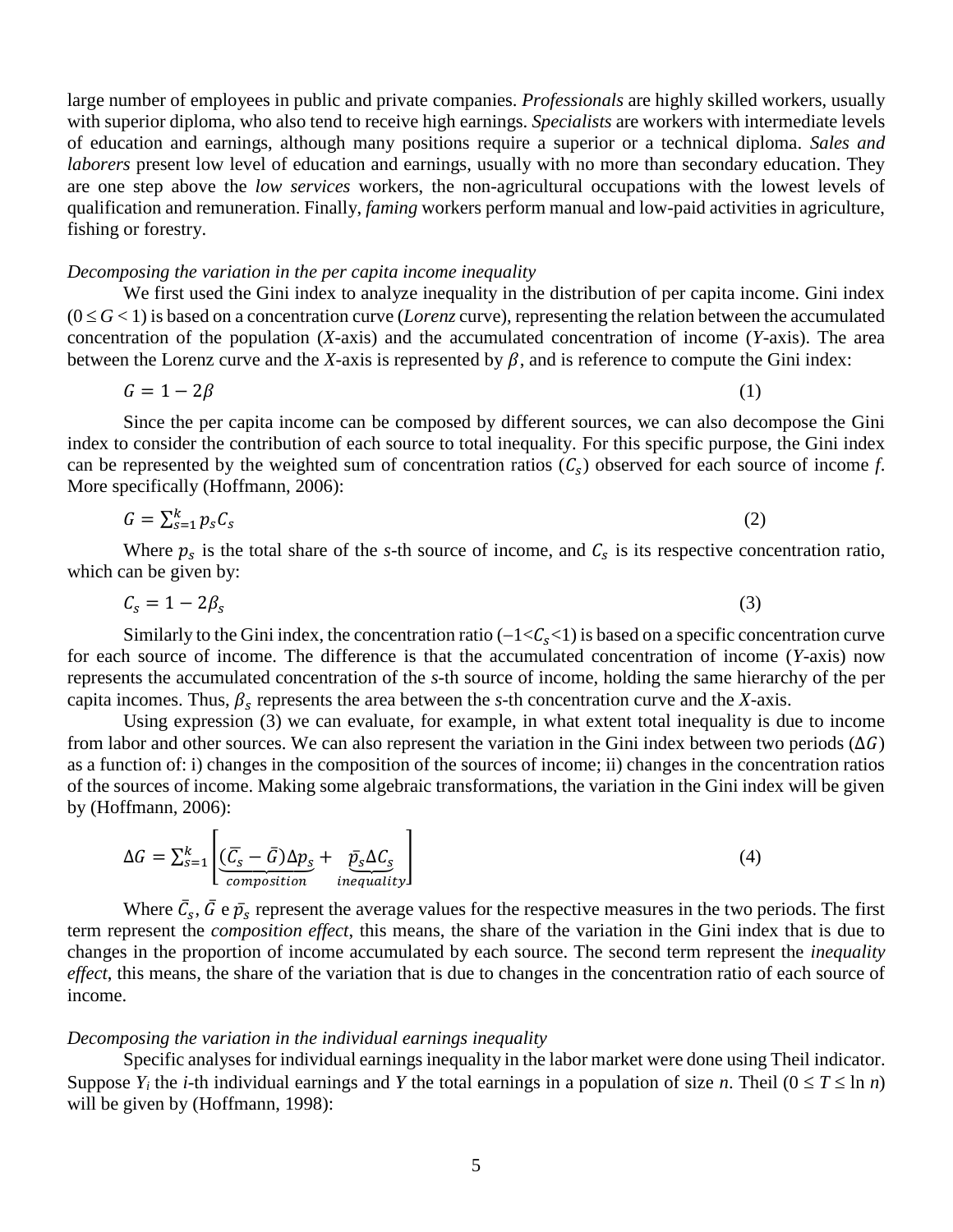$$
T = \sum_{i=1}^{n} \frac{Y_i}{Y} \ln n \frac{Y_i}{Y}
$$
 (6)

Both Theil and Gini index satisfy the Pigou-Dalton condition, this means, they will increase in value for regressive transfers of income. In addition, Theil is relatively insensitive to changes occurred in the bottom, middle or upper bound of the income distribution (Hoffmann, 1992). Gini is relatively more sensitive to changes in intervals with higher density of frequency, usually in the middle of the income distribution.

A main advantage of the Theil indicator is that it can be linearly decomposed into two main components: i) differences between groups; ii) differences within groups. Suppose, for example, an employed population divided into *g* occupational groups. The total earnings inequality can be represented by the sum of the inequality due to earnings differences between the occupational groups (*B*) and earnings differences within the occupational groups (*W*). *B* and *W* will be given by (Hoffmann, 1998):

$$
T = B + W \tag{7}
$$

$$
B = \sum_{j=1}^{g} \frac{Y_j}{Y} \ln \frac{Y_j/Y}{n_j/n} = \sum_{j=1}^{g} p_j \ln \frac{p_j}{n_j/n} = \sum_{j=1}^{g} p_j B_j
$$
(8)

$$
W = \sum_{j=1}^{g} p_j W_j \tag{9}
$$

Where  $Y_j$  is the total earnings accumulated by the *j*-th occupational group,  $p_j$  is the respective share of the total earnings,  $n_j$  is the respective population, and  $B_j$  is the between inequality component for the *j*-th occupational group.  $W_j$  is the inequality within the *j*-th occupational group and is computed similarly to expression (6), restricting analysis to the population of the *j*-th occupational group.

We can also evaluate in what extent variation in the Theil indicator in a period  $(\Delta T)$  was due to: i) changes in the differences between the groups of analysis  $(\Delta B)$ ; ii) changes in the differences within the groups  $(\Delta W)$ . More specifically, we will have:

$$
T = \Delta B + \Delta W
$$
\n
$$
\Delta T = \sum_{j=1}^{g} \left[ \underbrace{\Delta(p_j B_j)}_{between} + \underbrace{\Delta(p_j W_j)}_{within} \right]
$$
\n(10)

The first term in expression (11) represents the share of the variation in the Theil indicator due to changes in the between component of the *j*-th group. Groups can contribute to modify between inequality through changes in their participation in the occupational structure  $(\Delta p_j)$  or changes in their relative accumulation of earnings  $(\Delta B_j)$ . The second term represents the contribution of changes in the within component of the *j*-th group. Similarly, groups can modify within inequality through changes in their participation ( $\Delta p_j$ ) or changes in the patterns of inequality within these group ( $\Delta W_j$ ).

Expressions (8) through (9) can also be developed to consider additional levels of disaggregation. Suppose, for example, that, in addition to *g* occupational groups, population is also divided into *d* groups of education. *B* and *W* indicators of inequality for two levels of disaggregation can be given by:

$$
B^{2} = \sum_{j=1}^{g} \sum_{l=1}^{d} p_{jl} B_{jl}
$$
  
\n
$$
W^{2} = \sum_{j=1}^{g} \sum_{l=1}^{d} p_{jl} W_{jl}
$$
\n(12)

Now  $B<sup>2</sup>$  represents the share of total inequality due to the differences between all the combinations of the two groups of analysis, occupations and education, as well as  $W^2$  represents the share due to the differences within these combinations of groups. The higher the value of  $B^2$ , the higher the explanatory power of these groups of analysis over the total accumulation of income.

The marginal contribution of a variable represents the share of the total between inequality that can only be explained by its respective group of categories. It can be easily computed comparing two measures of between inequality: i) considering all groups of analysis (*unrestricted B*); ii) excluding the groups of interest (*restricted B*). For example, the marginal contribution of the *d* categories of education ( $B_d$ ) will be given by: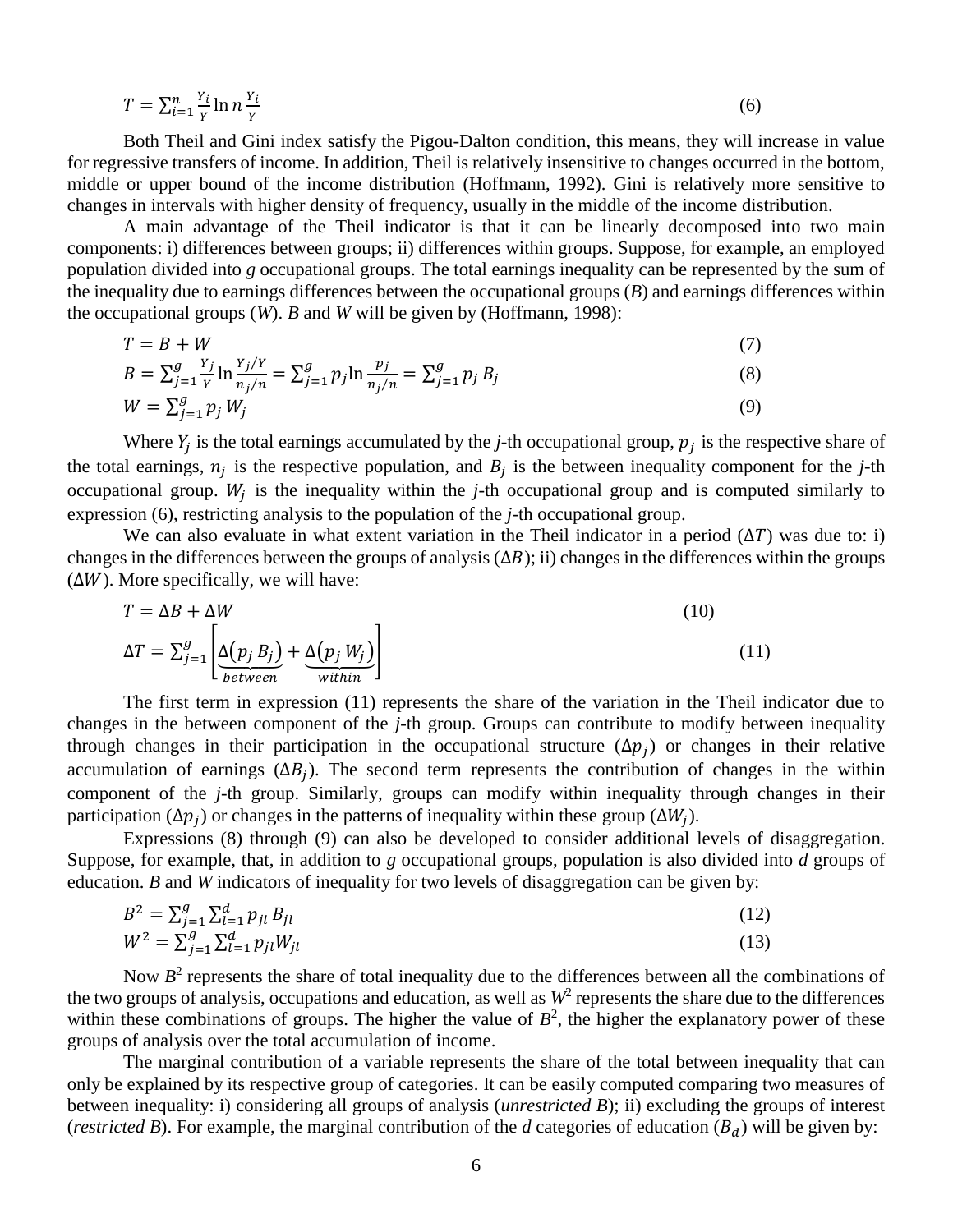$$
\beta_d = \underbrace{\sum_{j=1}^g \sum_{l=1}^d p_{jl} B_{jl}}_{unrestricted} - \underbrace{\sum_{j=1}^g p_j B_j}_{restricted} \tag{14}
$$

Equations (12) to (14) can also be easily extended to consider *k* levels of analysis. In this study, 6 levels of analysis are considered: i) occupation (20 two-digit occupational groups); ii) education (no diploma, no more than elementary diploma; no more than secondary diploma; college diploma or more); iii) age (16-19; 20-29; 30-39; 40-49; 50;59; 60 or more); iv) gender (male and female); v) race (white, black and others); and vi) region (in Brazil: North, Northeast, Southeast, South and Midwest; in the US: West, Northeast, Southeast, Southwest, Midwest).

### **The contribution of labor income to total inequality**

 $\overline{a}$ 

Brazil and the U.S. were jointly responsible for more than 500 million people living in the same America in 2013 (Table 2), which were submitted to extreme levels of socioeconomic inequality. Changes in the socioeconomic structure in the last 30 years were more pronounced in Brazil. For example, population grew 60% in Brazil between 1983 and 2013, and just 36% in the U.S.. As remarkable as the population growth in Brazil was the sharp reduction in its number of member per household (31%, from 4.4 in 1983 to 3.1 in 2013), mainly children under 16, a main consequence of the fast decline in the fertility rate in the 80s and 90s (Maia & Sakamoto, 2014)<sup>6</sup>. As a result of both demographic changes and economic dynamics, per capita income grew faster and unusually in Brazil, reducing the huge differences in relation to the U.S.. In 2013, Brazil had 197 million of people living with a per capita income of 561 dollars per month, 60% higher than in 1992 (274 dollars per month), but still 4.1 times lower than in the U.S. (2,279 dollars per month).

| Indicator               | <b>Brazil</b> |                                                                    | <b>US</b> |         |  |
|-------------------------|---------------|--------------------------------------------------------------------|-----------|---------|--|
|                         | 1983          | 2013                                                               | 1983      | 2013    |  |
| N(1,000s)               | 123,393       | 197,497                                                            | 229,587   | 311,116 |  |
| N/household             | 4.4           | 3.1                                                                | 2.7       | 2.5     |  |
| Per capita income       | 274           | 561                                                                | 1,747     | 2,279   |  |
| Percentile              |               |                                                                    |           |         |  |
| 40                      | 110           | 292                                                                | 1,157     | 1,344   |  |
| 50                      | 144           | 371                                                                | 1,404     | 1,686   |  |
| 90                      | 647           | 1,174                                                              | 3,478     | 4,731   |  |
| 99                      | 2,206         | 4,201                                                              | 7,317     | 12,118  |  |
| % Share of total income |               |                                                                    |           |         |  |
| 40% Poorest             | 9.0           | 11.6                                                               | 14.5      | 12.8    |  |
| 50%                     | 47.6          | 49.9                                                               | 57.1      | 55.6    |  |
| 9%                      | 35.3          | 31.0                                                               | 24.1      | 26.3    |  |
| 1% Richest              | 8.0           | 7.5                                                                | 4.3       | 5.3     |  |
|                         |               |                                                                    |           |         |  |
| $Gini$ $(\%)$           | 56.4          | 50.1<br>$C_{\text{current}}$ , $\text{DMAD}$ (IDCE) and CDC (DI C) | 40.0      | 45.0    |  |

Table 2 - Demographic and inequality indicators – Brazil and the U.S., 1983 and 2013

Source: PNAD (IBGE) and CPS (BLS).

<sup>6</sup> Between 1983 and 2012, fertility rate dropped from 3.7 to 1.8 births per woman in Brazil. In the U.S., a tenuous increase, from 1.8 to 1.9.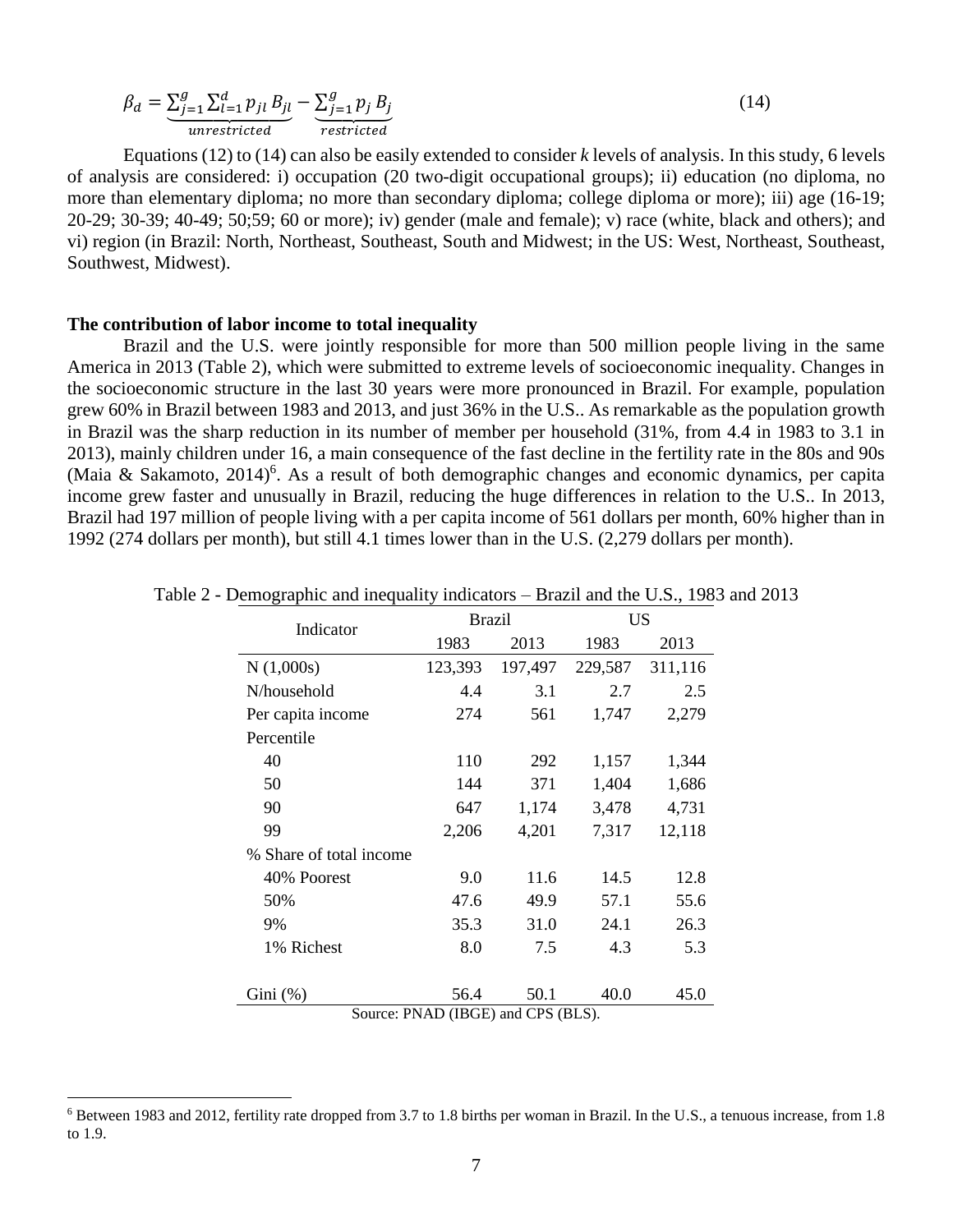In addition to huge differences between the average incomes, the gap between the levels of inequality within these countries is also substantial. Although both countries are characterized by singular levels of inequality, they are particularly high in Brazil. In this country, the share of the total income accumulated by the 40% poorest are comparable to the share accumulated by the 1% richest, even considering the censoring at the per capita income of the 1% richest, which tend naturally to underestimate real inequality. When considering the income accumulated by the 10% richest (the sum of the 1% censored highest values and the income of the next 9% richest), it was 3.3 times higher than the share accumulated by the Brazilian 40% poorest in 2013. Differences are less extreme in the U.S., where the ratio between the share of income accumulated by the 10% richest and the 40% poorest was 2.5 in 2013 and the Gini index was 5 percentage points lower than in Brazil.

A main responsible for the higher levels of inequality in Brazil is the extreme concentration of people in the lower bound of the income distribution. Even the 50% middle group of the income distribution in Brazil presents very low levels of per capita incomes in comparison to their American counterparts, and, thus, they do not accumulate a substantial share of the total income (50% in Brazil and 56% in the U.S. in 2013). As a result, differences between the lowest and middle percentiles in Brazil and in the U.S. are higher than differences between the highest percentiles. For example, in 2013 the percentile 40 in the U.S. was 4.6 times higher than in Brazil, meanwhile the percentile 90 was 4.0 times higher and the percentile 99 was just 2.9 times higher. The scenario in 1983 was more dramatic, when the percentile 40 in the U.S. was 10.5 times higher than in Brazil and the percentile 90 was 5.4 higher.

The reduction in the levels of differences between Brazil and the U.S. is a result of opposite trends witnessed in the dynamics of inequality in this period (Figure 1). Inequality reduced sharply in Brazil, especially in the 2000s. For example, Gini index fell 9 percentage points between 2001 and 2013, and the ratio between the share of the total income accumulated by the 10% richest and the 40% poorest reduced from 5.5 to 4.0. Meanwhile, in a continuous growth of the income inequality in the U.S., Gini index increased 5 percentage points between 1983 and 2013, and the ratio between the share of the total income accumulated by the 10% richest and the 40% poorest increased from 3.0 to 3.5.



Figure 1 - Gini index and the ratio between the percentile 90 and the percentile 40 of the per capita income. Brazil and the U.S., 1983 to 2013



These divergent trends reproduces, in large extent, particular dynamics of labor incomes observed in each country. Figure 2 presents the accumulated variation in the per capita income (index, 1983=100) of the 10% richest and the 40% poorest, disaggregated into two main sources of income: labor and others (pension, investments, rents, social benefits, cash transfer programs, among others). The trends highlights how labor income grew faster for the poorest in Brazil and faster for the richest in the U.S.. Between 1983 and 2013 average per capita income from labor (*labor income*) more than doubled for the 40% poorest (grew 107%) and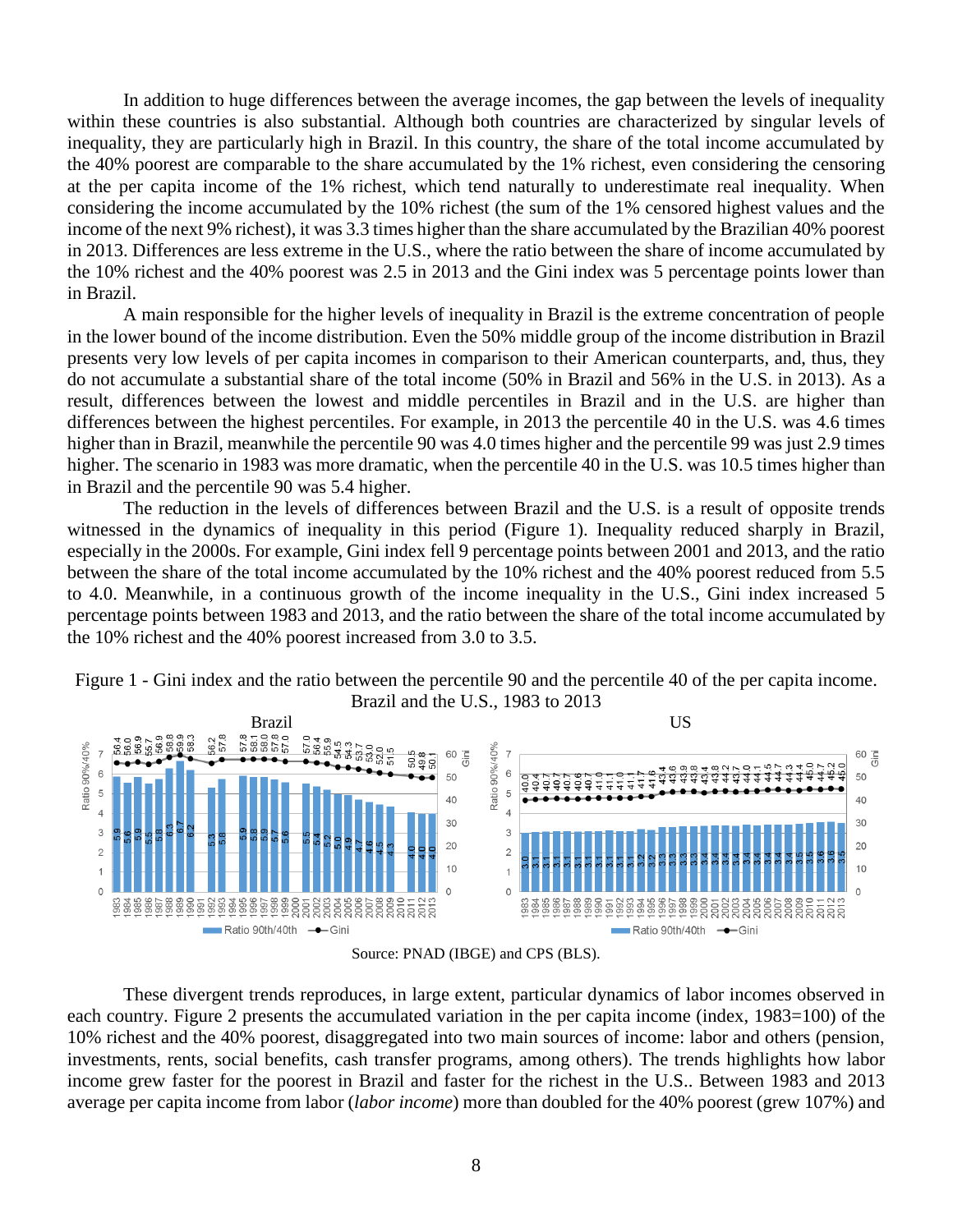grew just 67% for the 10% richest in Brazil. Divergent trends were witnessed in the U.S., where labor income grew 69% for the 10% richest and remained mostly unchanged for the 40% poorest (grew just 9%).

Figure 2 - Accumulated variation (index, 1983=100) in the average per capita income from labor and other sources for the 10% richest and 40% poorest – Brazil and the U.S., 1983 to 2013



Source: PNAD (IBGE) and CPS (BLS).

The accumulated variation in the average income from other sources of the 40% poorest in Brazil is represented by a secondary vertical axis (in red), in order to stress its singular dynamics. Between 1983 and 2013, this source of income grew almost 9 times. This growth is strictly related to the expansion of cash transfer programs (mainly *Bolsa Família*) and other important social benefits (such as rural pension and BPC - *Benefício de Prestação Continuada*, a benefit for elderly and other vulnerable groups with low per capita income), which clearly contributed to increase the average value in the bottom of the income distribution and to reduce income inequality in Brazil (see, for example, Hoffmann, 2010; Maia, 2010).

In the U.S., the subprime mortgage crisis in 2007 affected specially the labor income of the poorest, many of those whom lost their jobs, and the other sources of income of the richest, such as interests and dividends. Between 2007 and 2013 per capita income from other sources (*other income*) of the 10% richest fell 13% and the labor income of the 40% poorest fell  $15\%$ <sup>7</sup>. Other sources of the richest were also especially affected by the dot-com crisis in the 2000s, falling 37% between 2000 and 2003.

In 2000, benefited by a singular period of economic growth in the developing economies, Brazil witnessed a substantial growth of its labor income for both the richest and, especially, the poorest. In the whole period, the accumulated growth in the labor income of the 40% poorest was 40 percentage points higher that of the 10% richest (107% against 67% between 1983 and 2013). Minimum wage played an important role in this dynamics, almost doubling in this period (variation of 74% between 1983 and 2013), pushing the growth of the labor income of those in the lower bound of the income distribution (Saboia, 2010).

Labor income represents the highest share of the total household income and plays a fundamental role in the dynamics of the overall income inequality. Despite the fact that, driven by increasing social benefits, the share of other sources in the total income grew substantially among the poorest and middle segments in Brazil, labor remains as the predominant source of income for all groups of income (Row %, in Table 3). In 2013, labor income represented 77% of the total household income in Brazil (89% in 1983). Among the poorest, its contribution fell 19 percentage points, from 92% in 1983 to 73% in 2013. In turn, labor participation grew slightly in the U.S., from 79% in 1983 to 80% in 2013, pushed by the substantial gains of the 10% richest. In fact, the share of labor income increased just for the 10% richest, decreasing tenuously among the middle and bottom groups.

 $7$  Between 2007 and 2013, the highest falls among the other sources of the 10% richest were observed for interest (46%) and dividends (19%).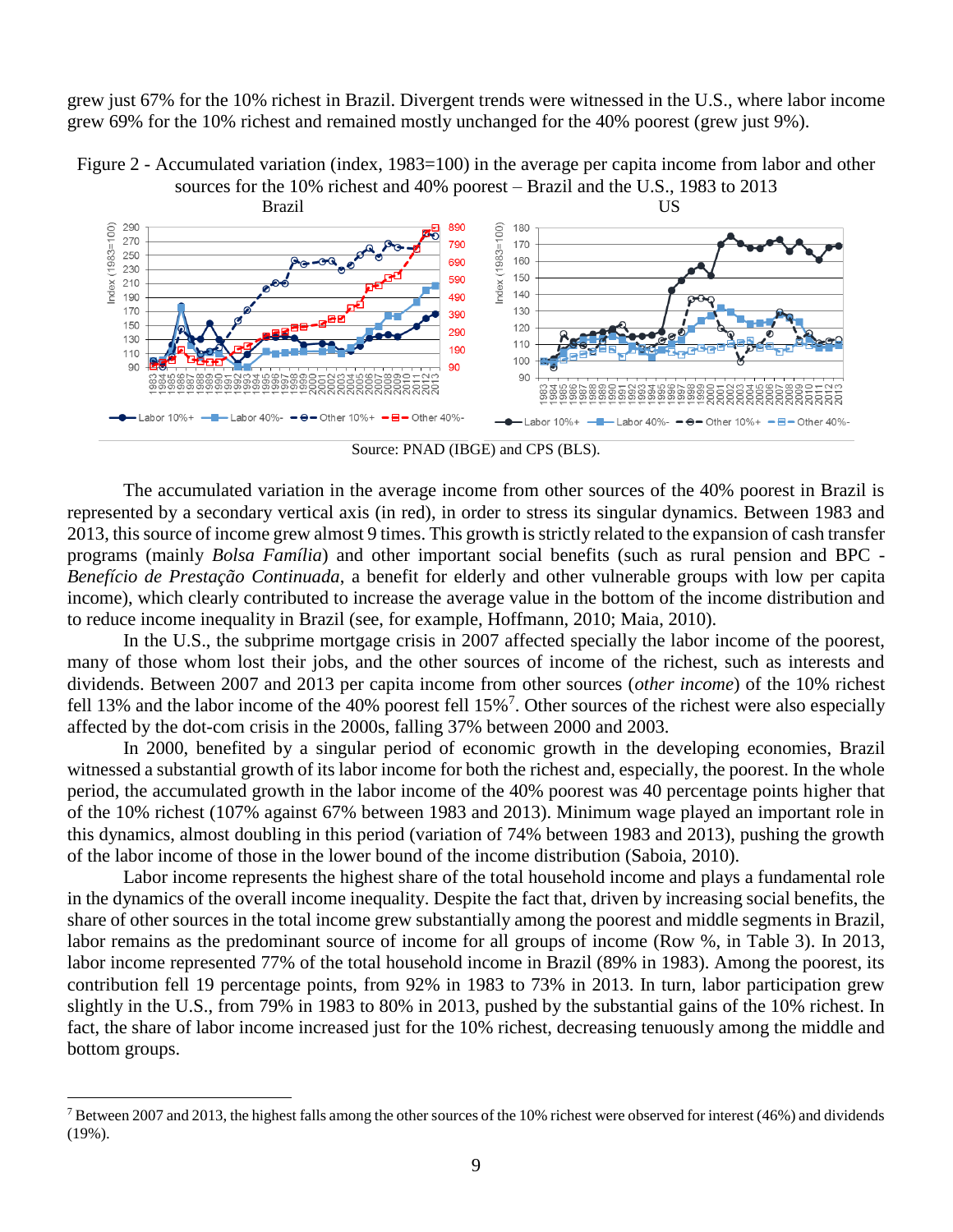|                                |       | <b>Brazil</b> |                                    |       |       | <b>US</b> |       |       |  |
|--------------------------------|-------|---------------|------------------------------------|-------|-------|-----------|-------|-------|--|
| Groups of Per<br>Capita Income |       | 1983          |                                    | 2013  |       | 1983      | 2013  |       |  |
|                                | Labor | Other         | Labor                              | Other | Labor | Other     | Labor | Other |  |
| % Row                          |       |               |                                    |       |       |           |       |       |  |
| 40% Poorest                    | 92.0  | 8.0           | 72.8                               | 27.2  | 68.7  | 31.3      | 68.6  | 31.4  |  |
| 50%                            | 90.4  | 9.6           | 76.6                               | 23.4  | 81.4  | 18.6      | 79.9  | 20.1  |  |
| 9%                             | 87.2  | 12.8          | 79.0                               | 21.0  | 82.1  | 17.9      | 83.3  | 16.7  |  |
| 1% Richest                     | 84.3  | 15.7          | 79.1                               | 20.9  | 71.8  | 28.2      | 89.2  | 10.8  |  |
| Total                          | 88.9  | 11.1          | 77.1                               | 22.9  | 79.2  | 20.8      | 79.8  | 20.2  |  |
| % Column                       |       |               |                                    |       |       |           |       |       |  |
| 40% Poorest                    | 9.3   | 6.5           | 11.0                               | 13.8  | 13.1  | 22.8      | 11.0  | 19.9  |  |
| 50%                            | 48.5  | 41.4          | 49.6                               | 51.0  | 58.6  | 51.1      | 55.6  | 55.5  |  |
| 9%                             | 34.6  | 40.8          | 31.7                               | 28.3  | 24.5  | 20.4      | 27.4  | 21.8  |  |
| 1% Richest                     | 7.6   | 11.3          | 7.7                                | 6.8   | 3.8   | 5.7       | 5.9   | 2.8   |  |
| Total                          | 100.0 | 100.0         | 100.0                              | 100.0 | 100.0 | 100.0     | 100.0 | 100.0 |  |
| Gini CR $(\% )$                | 55.5  | 64.5          | 51.6                               | 45.0  | 42.6  | 30.2      | 48.1  | 32.6  |  |
|                                |       |               | Source: PNAD (IBGE) and CPS (BLS). |       |       |           |       |       |  |

Table 3 - The share of labor and other sources of income among the groups of per capita income and Gini Concentration Ratio for specific sources of income – Brazil and the U.S., 1983 and 2013

The distribution of labor and other sources of income among the groups of per capita income (Column % in Table 3) allows us to analyze the contribution of each source to overall income inequality. For example, if the accumulation of labor income among the richest is higher than that of other sources, means that labor income contributes to increase overall inequality. This was actually what happened in both countries in 2013, this means, labor income was more accumulated among the richest and contributed to increase overall inequality in Brazil and in the U.S. The 10% richest accumulated 39% of the total labor income in Brazil (35% of other sources) and 33% in the U.S. (25% of the other sources).

Other sources are more concentrated among the poorest because social benefits and pensions tend to prevail in self-reports of income from other sources in both countries<sup>8</sup>. Naturally, a more precise analysis would allow us to identify how the different sources of non-labor income contribute to increase or decrease inequality, since the distribution of rents and dividends tend be substantially different than social benefits, as well as their under-reports in the household surveys.

The Gini concentration ratio (*C*, equation 2) gives the specific concentration of each source of income, measuring in what extent labor income is more concentrated than other sources: 7 percentage points in Brazil (51.6 against 45.0 from other sources in 2013) and 17 percentage points in the U.S. (50.6 against 33.4). It is also remarkable the substantial reduction in the concentration of other sources in Brazil, 19 percentage points (from 64.5 in 1983 to 45.0 in 2013).

Based on the changes in the composition of the sources of income and in their respective concentrations ratios, the variation in the total Gini index can now be decomposed into two main sources (equation 4): 1) *composition effect*, variation due to changes in the composition of the sources of income; 2) *inequality effect*, variation due to changes in the concentration ratio of each source of income. The most substantial contribution

<sup>&</sup>lt;sup>8</sup> In the U.S., social benefits (such as unemployment compensation, worker's compensation, social security payments, supplemental security, public assistance or welfare, veteran's benefit, survivor's income and disability) represented 68% of the other sources of income in 2011, and pensions (retirement income) more 14%. In Brazil, where there is no clear distinction for some sources of incomes in the household surveys (such as cash transfer programs, rural pensions and BPC), income from all types of pensions and donations (mostly social benefits) represented close to 86% of the other sources of income in 2013.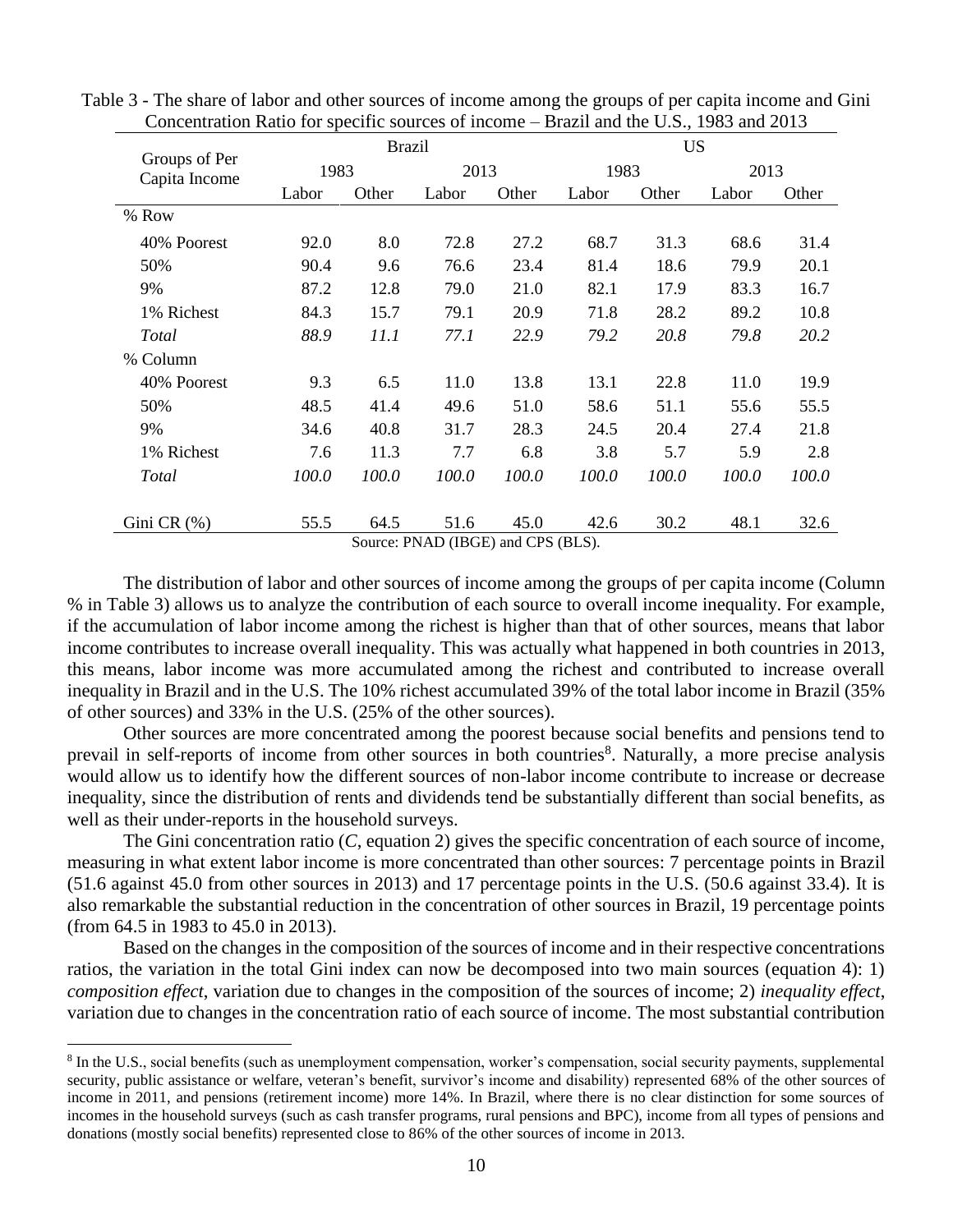to the total variation in the Gini index between 1983 and 2013, in both countries, was due to changes in the concentration ratio (*inequality effect*), especially in the concentration of the labor income (Table 4). In Brazil, the reduction in the concentration ratio of labor income contributed with 3.31 percentage points to reduce total inequality (52% of the total reduction of 6.47 percentage points in the Gini index). In the U.S., the rising concentration ratio of labor income contributed with 4.4 percentage points to increase inequality (88.5% of the total growth of 4.98 percentage points).

| UILUU<br>Drazil and the $0.51$ , $1772$ to $2012$ |                  |                 |         |                  |                 |               |  |  |
|---------------------------------------------------|------------------|-----------------|---------|------------------|-----------------|---------------|--|--|
|                                                   |                  | <b>Brazil</b>   |         |                  | <b>US</b>       |               |  |  |
|                                                   | Compo-<br>sition | Ine-<br>quality | Total   | Compo-<br>sition | Ine-<br>quality | Total         |  |  |
| Absolute Contribution (p.p.)                      |                  |                 |         |                  |                 |               |  |  |
| Labor                                             | $-0.04$          | $-3.31$         | $-3.35$ | 0.02             | 4.40            | 4.42          |  |  |
| Other                                             | 0.18             | $-3.31$         | $-3.13$ | 0.07             | 0.49            | 0.56          |  |  |
| Total                                             | 0.14             | $-6.61$         | $-6.47$ | 0.09             | 4.89            | 4.98          |  |  |
| Relative Contribution (%)                         |                  |                 |         |                  |                 |               |  |  |
| Labor                                             | 0.58             | 51.12           | 51.70   | 0.35             | 88.48           | 88.83         |  |  |
| Other                                             | $-2.77$          | 51.07           | 48.30   | 1.38             | 9.79            | 11.17         |  |  |
| Total                                             | $-2.19$          | 102.19          | 100.00  | 1.73             | 98.27           | <i>100.00</i> |  |  |

Table 4 - Decomposition of the variation in the Gini index in changes to composition effect and inequality effect – Brazil and the U.S., 1992 to 2012

Source: PNAD (IBGE) and CPS (BLS).

Other sources of income also played an important role reducing inequality, especially in Brazil. The rising share of other sources of income accumulated by the poorest (inequality effect) contributed with 3.31 percentage points (51%) to reduce inequality in Brazil. The overall impact of other sources was slightly lower (48%), due to the positive contribution of their composition effect (3%). Despite this remarkable dynamics of other sources, labor income remained as the main source of income inequality and has been responsible for the main changes in the dynamics of inequality in both countries. Now, it is important to understand what are the sources of changes in the labor income and how social groups were affect by them.

# **Occupational structure and earning inequality**

Occupational structure can be highlighted as one of the main factors explaining differences of income between Brazil and the U.S., as well as the patterns of inequality that social groups are submitted to within these countries. The occupational structure in the U.S. reflect a more developed economy, intensive in the demand of skilled occupations, such as professional and specialists (Figure 3). These two groups represented 44% of the occupations in the U.S. in 2013, while in Brazil they were just 27%. The low prevalence of occupations characteristic of middle income groups in Brazil tend to generate low levels of average earnings and a concentration of people in the lower bound of the income distribution. It can also difficult the process of social mobility, since job opportunities in top the occupational groups and restricted to few well educated workers.

Figure 3 - Percentage of the employed population with positive earnings according to occupational groups –

Brazil and the U.S., 1983 to 2013

Brazil US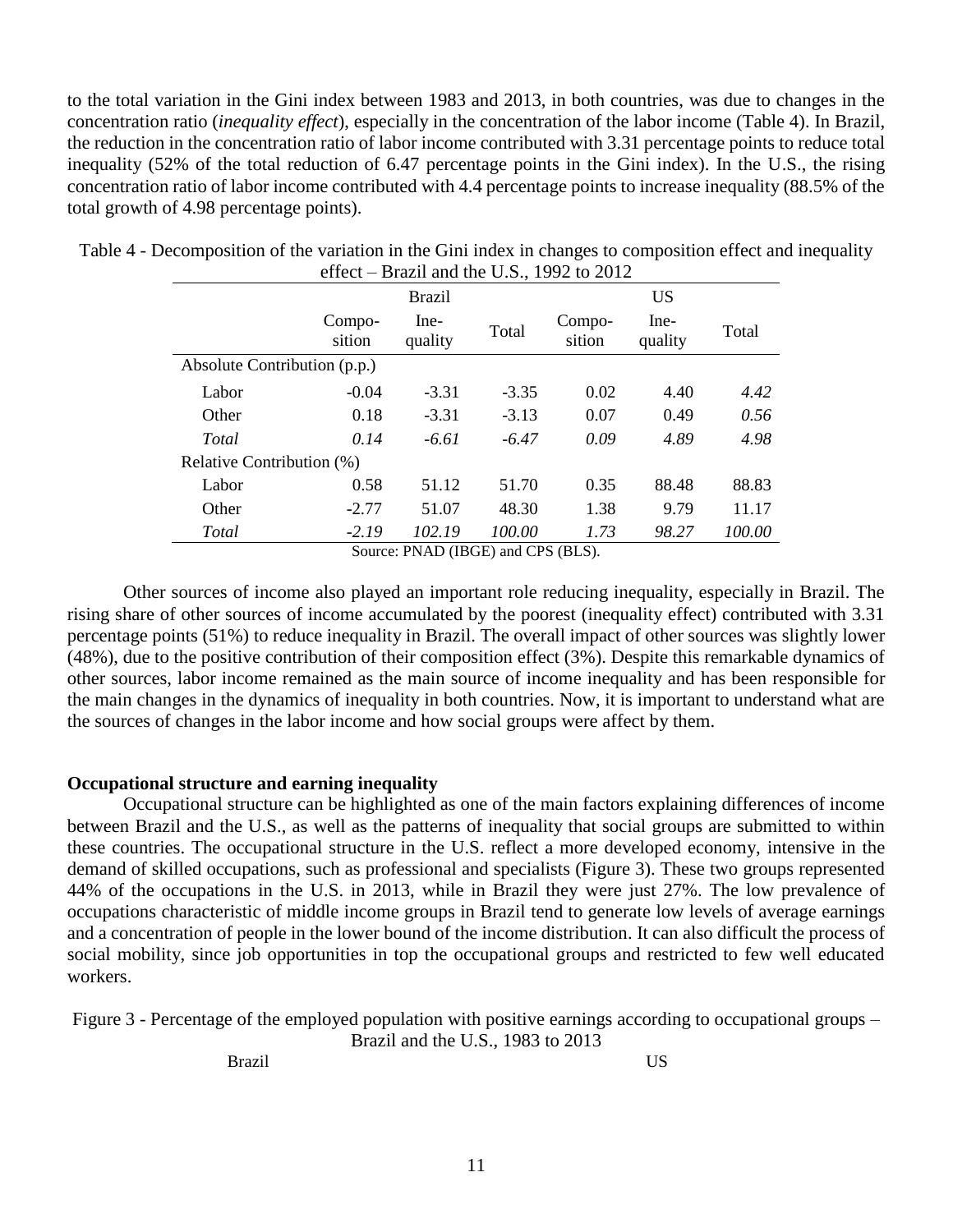

Despite some improvements, the occupational structure in Brazil is still characterized by routinized and low paid service occupations. A more detailed picture of these groups (Table 5) shows that the most representative (two-digit) occupations in 2013 were those related to sales (12.3% in 2013), building and cleaning (8.9%), construction and extraction (8.7%). Occupations with average monthly earnings lower than 200 dollars in 2013. Overall, *farming*, *low services*, *sales and laborers* were responsible for 66% of the Brazilian occupations in 2013 (74% in 1983), and just 38% in the U.S. (47% in 1983). In turn, skilled occupations, which usually require superior diploma and are better paid, such as *biological and health*, *mathematics and related*, *social and human sciences*, represented more than 15% of the occupation in the U.S. in 2013, and just 4% in Brazil.

|                                  |               | to the argit occupational groups |        |                | $P_{\text{H}}$ and the $\sigma_{\text{H}}$<br>Earnings |                |           |                |
|----------------------------------|---------------|----------------------------------|--------|----------------|--------------------------------------------------------|----------------|-----------|----------------|
|                                  |               | Population                       |        |                |                                                        |                |           |                |
| <b>Occupational Structure</b>    | <b>Brazil</b> |                                  |        | <b>US</b>      |                                                        | <b>Brazil</b>  | <b>US</b> |                |
|                                  | 2013          | $\Delta$ 13/83                   | 2013   | $\Delta$ 13/83 | 2013                                                   | $\Delta$ 13/83 | 2013      | $\Delta$ 13/83 |
|                                  | (% )          | (p.p.)                           | $(\%)$ | (p.p.)         | (USD)                                                  | $(\% )$        | (USD)     | $(\%)$         |
| <b>Management Occupations</b>    | 7.1           | 0.5                              | 18.3   | 3.6            | 569                                                    | 5              | 1,321     | 23             |
| Professionals                    | 9.6           | 4.2                              | 23.0   | 7.2            | 483                                                    | 34             | 1,332     | 34             |
| Legal                            | 0.7           | 0.5                              | 1.3    | 0.5            | 824                                                    | $\overline{4}$ | 2,332     | 56             |
| Biological and health            | 1.4           | 0.8                              | 4.2    | 1.1            | 677                                                    | 18             | 1,697     | 47             |
| Maths and related                | 1.1           | 0.6                              | 5.0    | 2.2            | 810                                                    | -6             | 1,535     | 16             |
| Social and human sciences        | 1.5           | 0.8                              | 6.3    | 2.4            | 542                                                    | 5              | 1,224     | 32             |
| <b>Education and Library</b>     | 4.8           | 1.5                              | 6.2    | 1.0            | 283                                                    | 55             | 823       | 19             |
| <i>Specialists</i>               | 17.8          | 3.6                              | 21.1   | $-1.9$         | 228                                                    | 16             | 708       | 18             |
| Entertainment and related        | 1.5           | 0.9                              | 2.3    | 0.5            | 240                                                    | -9             | 924       | 23             |
| Technicians                      | 3.2           | 0.9                              | 4.9    | 0.9            | 262                                                    | $\mathbf{0}$   | 675       | $\overline{2}$ |
| Clerks                           | 7.6           | $-0.3$                           | 8.5    | $-4.7$         | 229                                                    | 24             | 661       | 22             |
| Protective services              | 3.0           | 0.7                              | 2.1    | 0.5            | 245                                                    | 70             | 955       | 34             |
| Customer service                 | 2.4           | 1.5                              | 3.2    | 0.9            | 150                                                    | $-31$          | 567       | $-8$           |
| Sales and laborers               | 38.1          | $-0.5$                           | 25.4   | $-8.8$         | 182                                                    | 39             | 740       | 12             |
| <b>Sales</b>                     | 12.3          | 3.5                              | 7.4    | $-1.4$         | 182                                                    | 13             | 779       | 24             |
| <b>Installation and Repair</b>   | 2.8           | 1.1                              | 3.0    | $-1.0$         | 203                                                    | 17             | 861       | $\overline{4}$ |
| Construction and extraction      | 8.7           | $-1.1$                           | 4.3    | $-0.3$         | 165                                                    | 104            | 754       | 9              |
| Production                       | 8.1           | $-5.4$                           | 5.1    | $-5.6$         | 168                                                    | 38             | 704       | 10             |
| <b>Transportation and Moving</b> | 6.2           | 1.4                              | 5.7    | $-0.5$         | 215                                                    | 15             | 649       | $\overline{4}$ |

|  | Table 5 - Percentage (%) and average hourly earnings (USD) of the employed population with positive |  |  |  |  |
|--|-----------------------------------------------------------------------------------------------------|--|--|--|--|
|  | earnings according to two-digit occupational groups – Brazil and the U.S., 1983 and 2013            |  |  |  |  |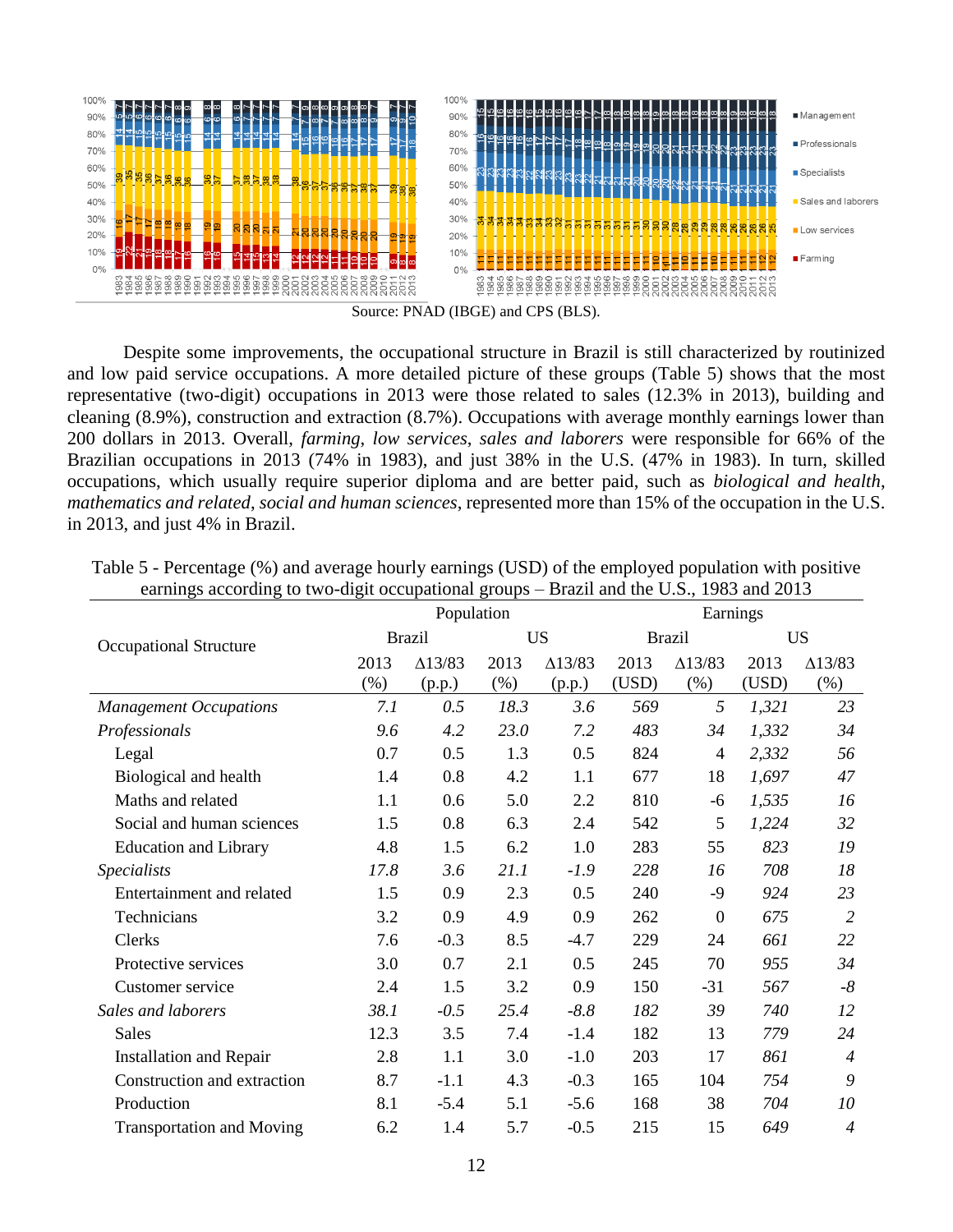| Low services                       | 19.2  | 3.0     | 11.6  | 0.4    | 118 | 57 | 358 | 22 |
|------------------------------------|-------|---------|-------|--------|-----|----|-----|----|
| Personal care and others           | 6.2   | 1.4     | 3.4   | 1.0    | 132 | 31 | 393 | 26 |
| Food and serving related           | 4.1   | 1.6     | 4.8   | 0.0    | 136 | 25 | 300 | 12 |
| Building and cleaning              | 8.9   | 0.0     | 3.4   | $-0.6$ | 101 | 92 | 406 | 29 |
| Farming                            | 8.2   | $-10.9$ | 0.6   | $-0.5$ | 120 | 61 | 505 | 47 |
| <b>Total</b>                       | 100.0 | 0.0     | 100.0 | 0.0    | 229 | 43 | 930 | 30 |
| Source: PNAD (IBGE) and CPS (BLS). |       |         |       |        |     |    |     |    |

In addition to remarkable differences between averages earnings in Brazil and in the U.S., there are other aspects of the occupational structure that must be highlighted. The average monthly earnings in the U.S. was, in 2013, 4.1 times higher than in Brazil (930 against 229), but the ratios differ significantly among the occupational groups. Differences are lower between top occupational groups. For example, average monthly earnings of *sales and laborers* was 4.1 higher in the U.S. (740 against 182 in 2013), and just 2.8 higher for *professionals* (1,332 against 483) and 2.3 higher for *management occupations* (1,321 against 569). Between two-digit occupational groups, the ratio is higher for *construction and extraction* workers (4.6) and lower for *mathematics and related* occupations (1.9).

Since labor rewards for the most vulnerable social groups are relatively lower in Brazil than in the U.S., differences between occupational groups tend to be higher in Brazil. For example, the average monthly earnings of *professionals* in Brazil was 2.7 times higher than that of *sales and laborers* (1.8 in the US), and 4.1 times higher than that of *farming* workers (2.6 times higher in the US). In other words, inequality between occupational groups is higher in Brazil due mainly to the more extreme conditions of remuneration that workers are submitted to in bottom occupational groups in comparison to their American counterparts.

Figure 4 summarizes the dynamics of the total earnings inequality between and within occupational groups in both countries (*B* and *W*, equations 7-9), as well as the Gini index for the total earnings inequality between 1983 and 2013. Despite the reduction in the gap between Brazil and the U.S., earnings inequality continues higher in Brazil. The difference is higher when measured by the Theil index, since this indicator is more sensitive to the distribution in the extreme of the earnings distribution. In 2013, the Gini index in Brazil was 1 percentage point higher than in the U.S. and the Theil T was 6 percentage points higher. The share of bottom occupational groups is lower in the U.S. and their average earnings is higher than in Brazil. As a result, the total amount of earnings accumulated in the lower bound of the earnings distribution is higher in the U.S. than in Brazil.

Figure 4 - Gini index and Theil T for earning inequality within (Theil Within, *W*) and between (Theil Between, *B*) occupational groups (two-digits), employed population with positive earnings – Brazil and the U.S., 1983 to 2013

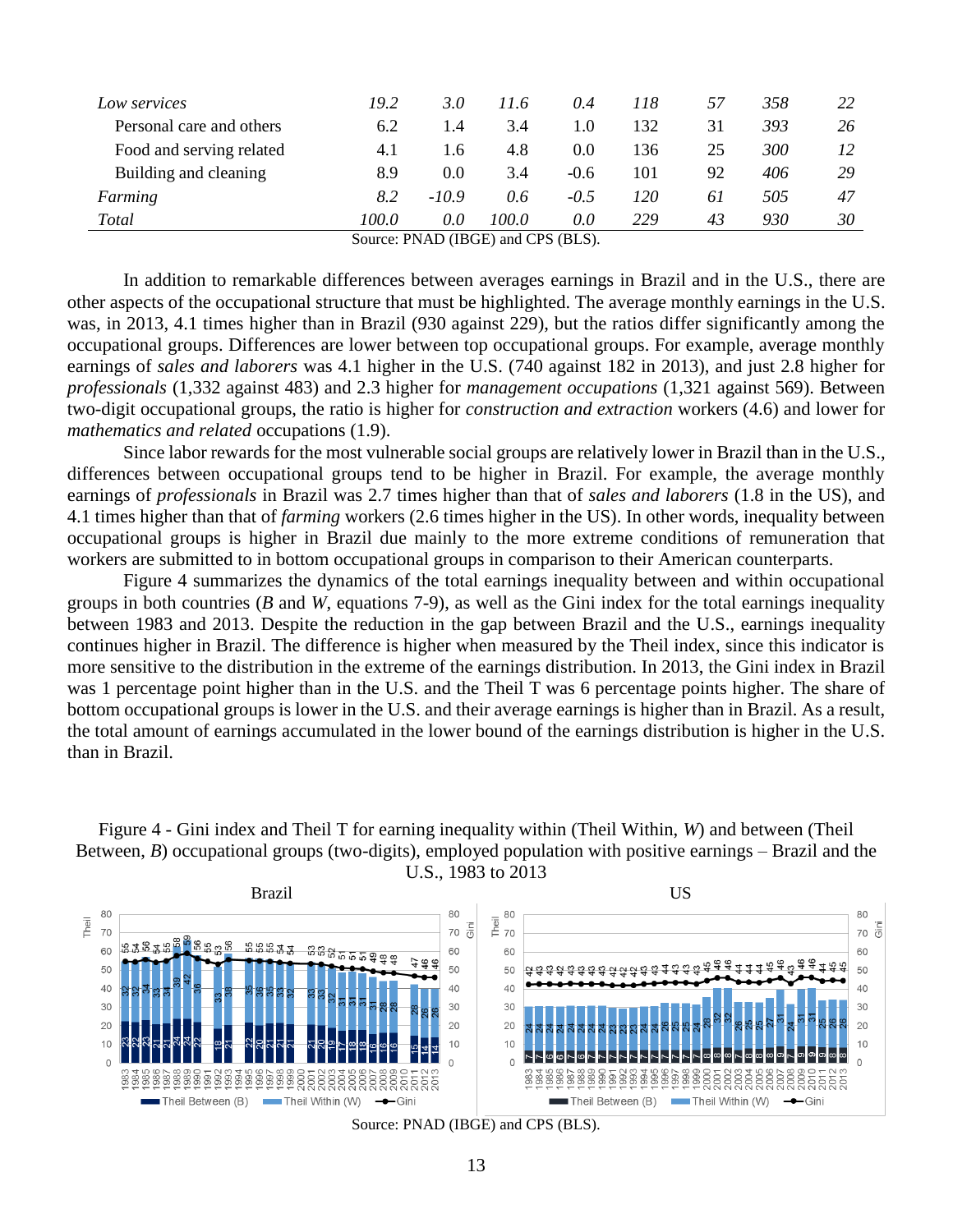Other remarkable result is the difference of the Theil for inequality between the 20 two-digit occupational groups (*B*). This indicator is substantially higher in Brazil, both in absolute value and as a percentage of the total inequality. In 2013, inequality between occupational groups contributed with 14 percentage points to the total inequality (35% of the total), and just 8 percentage points in the U.S. (24%). In turn, Theil for within inequality (*W*) was equal in both countries in 2013 (26 percentage points). In other words, differences in the patterns of earnings inequality of these countries were mainly due to the inequality between the occupational groups.

The patterns of earnings inequity in these countries converged substantially after 30 year of decreasing trend in Brazil and increasing trend in the U.S.. After a long period of instability in the 80s and middle 90s, period characterized by low economic growth and hyperinflation, Gini index reduced 9 percentage points in Brazil between 1983 and 2013. In the U.S., it increased 2 percentage points. More remarkable differences are obtained using Theil index, suggesting that changes were more pronounced in the tails of the earnings distribution. Theil index decreased 15 percentage points in Brazil and increased 4 percentage points in the U.S..

Average earnings increased remarkably faster for bottom occupational groups in Brazil. For example, average hourly earnings more than doubled for *farming* (129%), *low services* (129%) and *sales and laborers* (101%). The growth for the main one-digit middle and top occupational groups, *managers*, *professionals* and *specialists*, was not higher than 75%. Wages for bottom groups in Brazil are largely influenced by the value of the minimum wage, which, as previously highlighted, grew substantially in this period. Moreover, the share of employees benefited by this and other labor regulations also increased faster in the period, contributing to increase overall average earnings<sup>9</sup>.

In the U.S., the growth of 29% in the average earnings between 1983 and 2013was largely influenced by the dynamics among *professionals* (variation of 33%), and, in lesser extent, *managers* (24%). Farming workers witnessed a substantial rise in their earnings (66%), but they are not relevant in the American occupational structure (0.6% of the occupations in 2013). Average earnings increased in slower pace for routinized *sales and laborers* (12%), *intermediate specialists* (19%) and the bottom *low services* workers (20%).

Based on the changes in the structure of the occupational groups and in the patterns of inequality within each group, we can decompose the variation in the Theil T index between 1983 and 2013 into two main sources (equations 10-11): i) differences between occupational groups (*Between Effect*); and ii) differences within occupational groups (*Within Effect*). Results on Table 6 highlight that the most remarkable contribution to reduce inequality in Brazil was given by changes in the differences between occupational groups (9 percentage points). Average wages for most occupational groups are now closer to the national average, as well as the share of workers in middle occupational groups are higher than 30 years ago.

The only exception is the positive Between Effect of *professionals*, which contributed to increase inequality in 5 percentage points. Since the average earnings of this group grew slower than the national average, the share of income accumulated by this group increased in the period due to the rise in the participation of workers in this group (4 percentage points between 1983 and 2013). In turn, the accumulation of earnings by managers reduced due to both a slower growth of their average earnings as well as a decrease participation of workers in this group. As a result, *managers* contributed with more than 11 percentage points to reduce inequality between occupational groups in Brazil.

Table 6 - Percentage variation in Theil T in the period 1983-2013 due to inequality between and within occupational groups – Brazil and the US

Brazil US

<sup>9</sup> For example, the percentage of informal employees and self-employed workers in Brazil reduced from 53% in 1983 to 41% in 2013.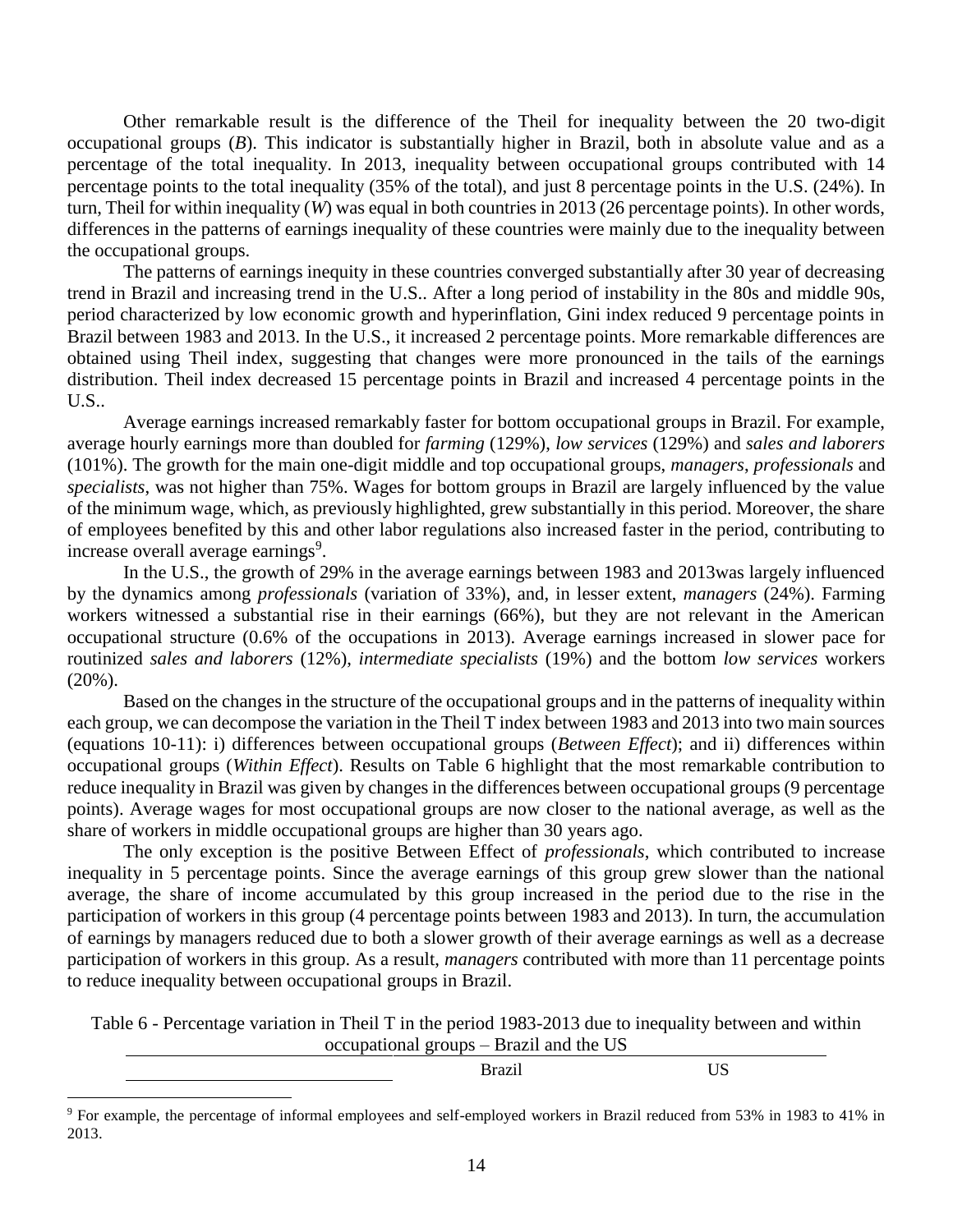|                                  | <b>Between</b>                                                             | Within | Total                     | <b>Between</b> | Within | Total  |
|----------------------------------|----------------------------------------------------------------------------|--------|---------------------------|----------------|--------|--------|
| <b>Management Occupations</b>    | $-7.1$                                                                     | $-2.2$ | $-9.3$                    | 1.4            | 5.8    | 7.3    |
| Professionals                    | 4.0                                                                        | 2.2    | 6.2                       | 2.5            | 5.7    | 8.2    |
| Legal                            | 1.8                                                                        | 0.9    | 2.7                       | 1.1            | 1.0    | 2.1    |
| Biological and health            | 1.1                                                                        | 0.4    | 1.5                       | 0.6            | 1.4    | 2.1    |
| Maths and related                | $-0.4$                                                                     | 0.2    | $-0.2$                    | 0.3            | 0.8    | 1.1    |
| Social and human sciences        | 0.5                                                                        | 0.6    | 1.1                       | 1.4            | 2.2    | 3.6    |
| <b>Education and Library</b>     | 1.1                                                                        | 0.1    | 1.2                       | $-0.9$         | 0.3    | $-0.7$ |
| <b>Specialists</b>               | $-2.4$                                                                     | $-0.2$ | $-2.6$                    | $-1.3$         | $-0.1$ | $-1.4$ |
| Entertainment and related        | $-0.3$                                                                     | 0.2    | $-0.1$                    | $-0.3$         | 0.2    | $-0.1$ |
| Technicians                      | $-0.4$                                                                     | 0.0    | $-0.4$                    | $-0.6$         | 0.5    | $-0.1$ |
| Clerks                           | $-1.0$                                                                     | $-0.3$ | $-1.3$                    | 0.3            | $-1.0$ | $-0.7$ |
| Protective services              | 0.4                                                                        | 0.3    | 0.7                       | 0.1            | 0.2    | 0.3    |
| Customer service                 | $-1.2$                                                                     | $-0.4$ | $-1.6$                    | $-0.8$         | 0.0    | $-0.8$ |
| Sales and laborers               | $-2.6$                                                                     | $-3.0$ | $-5.6$                    | $-0.5$         | 0.4    | $-0.1$ |
| <b>Sales</b>                     | $-1.6$                                                                     | $-0.9$ | $-2.4$                    | $-0.3$         | 0.4    | 0.1    |
| <b>Installation and Repair</b>   | $-0.5$                                                                     | $-0.3$ | $-0.8$                    | $-0.4$         | $-0.2$ | $-0.6$ |
| Construction and extraction      | $-0.2$                                                                     | 0.3    | 0.1                       | $-0.1$         | 0.7    | 0.6    |
| Production                       | 0.6                                                                        | $-1.9$ | $-1.3$                    | 0.5            | $-0.8$ | $-0.3$ |
| <b>Transportation and Moving</b> | $-1.0$                                                                     | $-0.2$ | $-1.2$                    | $-0.1$         | 0.3    | 0.2    |
| Low services                     | $-0.6$                                                                     | $-1.7$ | $-2.3$                    | $-0.2$         | $-0.3$ | $-0.5$ |
| Personal care and others         | $-0.8$                                                                     | $-1.4$ | $-2.1$                    | $-0.2$         | 0.0    | $-0.2$ |
| Food and serving related         | $-0.3$                                                                     | 0.0    | $-0.3$                    | $-0.1$         | $-0.1$ | $-0.2$ |
| Building and cleaning            | 0.4                                                                        | $-0.3$ | 0.1                       | 0.0            | $-0.2$ | $-0.2$ |
| Farming                          | 3.1                                                                        | $-0.7$ | 2.4                       | 0.1            | 0.0    | 0.1    |
| Total<br>$\Omega$ .              | $-5.7$<br>$\mathbf{M}$ $\mathbf{M}$ $\mathbf{D}$ $\mathbf{M}$ $\mathbf{D}$ | $-5.5$ | $-11.2$<br>$1$ CDC $(DI)$ | 2.1            | 11.5   | 13.6   |

Source: PNAD (IBGE) and CPS (BLS).

In turn, the growth of earnings inequality in the U.S. was mainly due to the dynamics of top occupational groups, *professionals* and *managers*. *Professionals* contributed with 7 percentage points to increase Theil index, due especially to the faster growth of its average earnings, which was 40% higher than the national average in 2013, and due to the increasing inequality within this group. For example, average hourly earnings grew more than 50% for *Legal*, *Biological and Health* related occupations, the two groups with the highest average wages in the occupational structure. As a result, they contribute with 4 percentage points with between effect and 3 percentage points with the within effect. Despite the fact that the average earnings of *managers* grew almost in the same pace than the national average (24% and 29%, respectively), inequality within this group grew significantly, and they contributed with 2 percentage points to increase Theil index.

The substantial growth of average earnings among *low services* occupations, group of the bottom of the occupational structure, contributed to reduce inequality in Brazil. In the U.S., the negative impact of this group on Theil index was mainly due to the reduction of its share in the occupational structure. Average earnings also grew fast for the most vulnerable occupational group, *farming*. However this growth was offset by the substantial reduction in their participation and, as a result, *faming* contributed to increase inequality in both countries.

*Specialists* are the group with average earnings closer to the national average (in 2013, 3% higher in Brazil and 19% lower in the US). Thus, the higher the participation of this group in the occupational structure,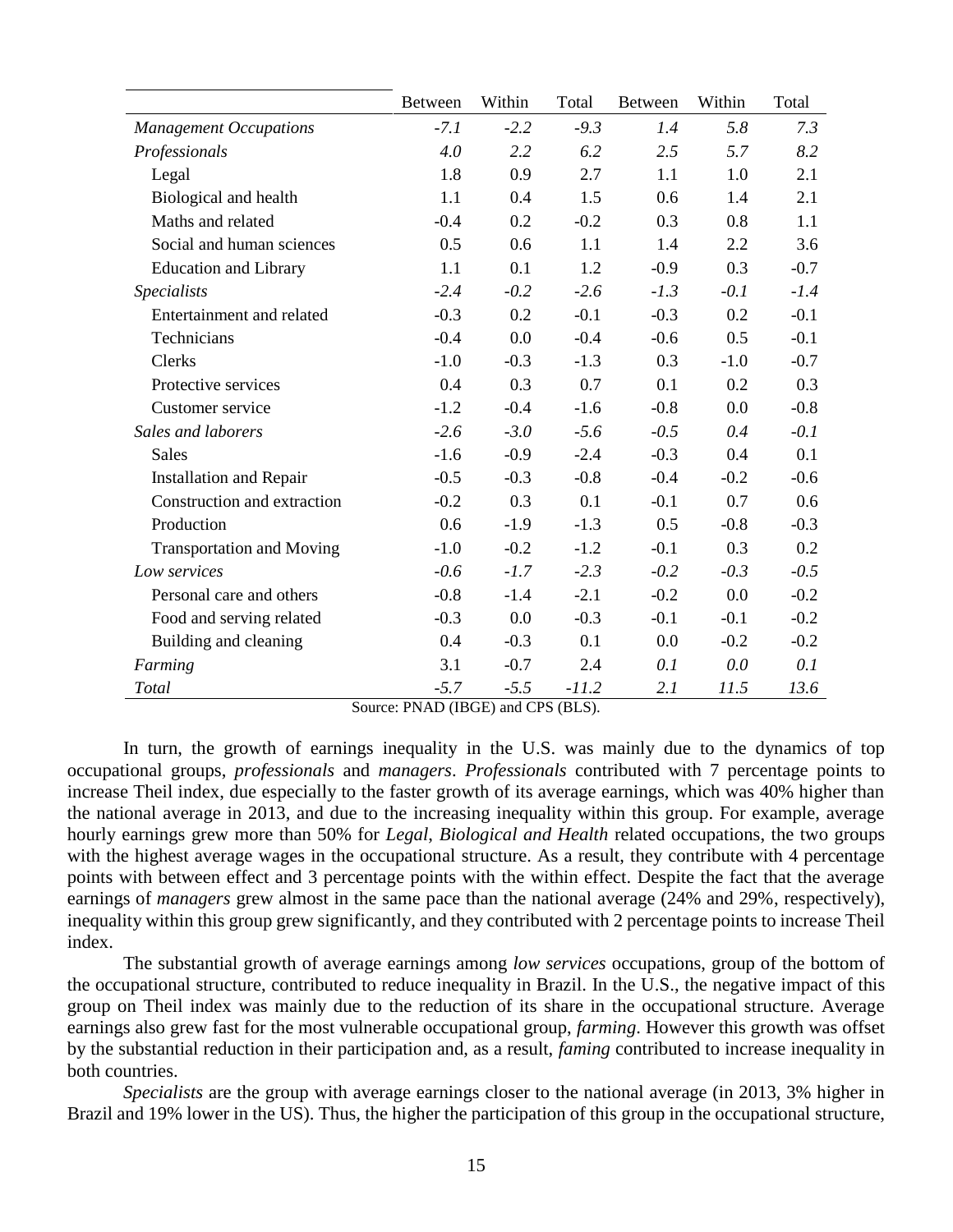the lower tend to be the levels of Between inequality. The participation of this group is still growing in Brazil (4 percentage points between 1983 and 2013), which played an important role reducing between inequality (4 percentage points). Finally, *sales and laborers* had also important contribution to reduce inequality in Brazil and in the U.S.. Mainly because earnings are more equality distributed within production workers, in both countries. In Brazil, also because increased the share of sales workers (3 percentage points), occupations with higher average earnings in this group and closer to the national average. In the U.S., also because decreased the share of occupations with low average wage, such as *installation and repair*, *transportation and moving*.

### **Occupational structure and social inequalities**

Some of the differences between occupational groups may also be related to other types of social inequalities. For example, part of the differences between *professionals* and *low services* groups would be related to differences in the level of educational attainment, age or region of residence of their respective workers. Similarly, differences would also reflect some types of segregation, discrimination or other unmeasured factors that may be, for example, related to race, gender, and simultaneously, to the occupational structure.

Table 7 presents the main social differences between the Brazilian and American employed population with positive earnings. Results highlight, for example, remarkable differences between the levels of educational attainment. In 2013, just 15% of the labor force with positive earnings had superior diploma in Brazil, against 46% in the U.S.. The American population is also more experienced, due to their more advanced stage of demographic transition. In 2013, 57% of the workers with 40 years or more, against 44% in Brazil.

Although the percentages of black workers are similar in both countries (9% in Brazil and 11% in the U.S. in 2013), Brazil characterizes by its high share of other races (43% in 2013). This group contain yellow (Asian), indigenous and, specially, brown (*Pardo*, a descendant of an interracial marriage between white, black and/or indigenous). Women participation is growing yet in Brazil, but it was still 5 percentage points lower than in the U.S. in 2013. Finally, population in the U.S. is more equality distribute among the main 5 regions. In Brazil, the Southeast region was responsible for more than 45% of the employed population in 2013. The same Southeast region was the more populous in the U.S., with no more than one quarter of the workers.

| positive carmings according to social enaracteristics |      |                |            |                |          | $D_1$ and the $\sigma$ , 1909 and 2019 |        |                |  |
|-------------------------------------------------------|------|----------------|------------|----------------|----------|----------------------------------------|--------|----------------|--|
|                                                       |      |                | Population |                | Earnings |                                        |        |                |  |
| Social Characteristic                                 |      | <b>Brazil</b>  |            | US.            |          | <b>Brazil</b>                          |        | US             |  |
|                                                       | 2013 | $\Delta$ 13/83 | 2013       | $\Delta$ 13/83 | 2013     | $\Delta$ 13/83                         | 2013   | $\Delta$ 13/83 |  |
|                                                       | (% ) | (p.p.)         | (% )       | (p.p.)         | (USD)    | (% )                                   | (USD)  | (% )           |  |
| Education                                             |      |                |            |                |          |                                        |        |                |  |
| No diploma                                            | 29.8 | $-230.4$       | 1.7        | $-1.6$         | 137.6    | 30.6                                   | 424.0  | $-2.8$         |  |
| Elementary                                            | 17.4 | $-22.1$        | 6.7        | $-8.5$         | 159.9    | $-10.5$                                | 431.8  | $-6.6$         |  |
| Secondary                                             | 38.0 | $-5.6$         | 45.4       | $-12.6$        | 212.0    | $-24.1$                                | 681.6  | 4.6            |  |
| Superior                                              | 14.7 | $-2.2$         | 46.2       | 19.3           | 548.3    | $-15.4$                                | 1265.6 | 22.3           |  |
| Age                                                   |      |                |            |                |          |                                        |        |                |  |
| 16-19                                                 | 5.3  | $-6.0$         | 2.5        | $-3.0$         | 97.7     | 76.6                                   | 157.6  | 3.7            |  |
| 20-29                                                 | 23.9 | $-7.7$         | 19.9       | $-9.4$         | 169.8    | 30.9                                   | 547.8  | 1.9            |  |
| 30-39                                                 | 26.8 | 1.8            | 21.8       | $-5.1$         | 241.5    | 18.4                                   | 942.7  | 15.5           |  |
| 40-49                                                 | 22.4 | 5.4            | 23.1       | 4.2            | 260.4    | 26.5                                   | 1087.4 | 22.5           |  |
| 50-59                                                 | 15.2 | 5.0            | 22.4       | 7.2            | 283.3    | 51.8                                   | 1132.8 | 27.8           |  |
| $60+$                                                 | 6.3  | 1.5            | 12.1       | 4.5            | 287.7    | 85.4                                   | 1025.6 | 47.4           |  |

| Table 7 - Percentage distribution (%) and average hourly earnings (USD) of the employed population with |  |
|---------------------------------------------------------------------------------------------------------|--|
| positive earnings according to social characteristics – Brazil and the U.S., 1983 and 2013              |  |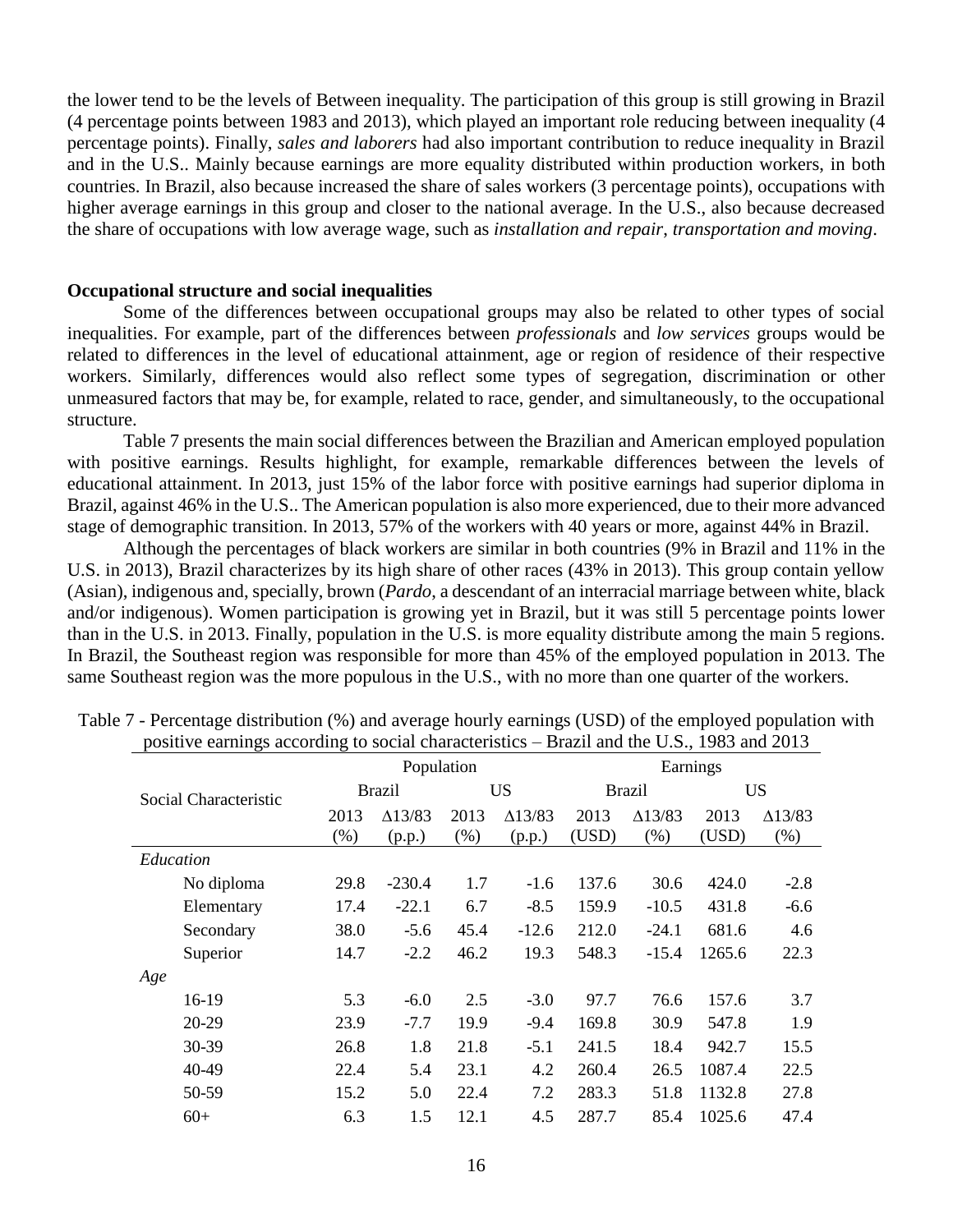| Race <sup>1</sup>  |      |         |      |        |       |         |        |      |
|--------------------|------|---------|------|--------|-------|---------|--------|------|
| White              | 48.6 | $-9.0$  | 81.8 | $-9.4$ | 289.4 | $-13.1$ | 954.1  | 30.1 |
| <b>Black</b>       | 8.9  | 2.2     | 11.3 | 1.8    | 171.4 | 25.6    | 716.9  | 30.8 |
| Other              | 42.5 | 6.8     | 8.6  | 6.0    | 175.1 | $-5.1$  | 984.3  | 36.3 |
| Gender             |      |         |      |        |       |         |        |      |
| Male               | 57.5 | $-11.1$ | 53.8 | $-4.1$ | 261.0 | 39.0    | 1104.0 | 22.3 |
| Female             | 42.5 | 11.1    | 48.0 | 2.5    | 188.7 | 90.4    | 735.6  | 53.5 |
| Region (Brazil/US) |      |         |      |        |       |         |        |      |
| North/West         | 6.1  | 3.6     | 21.1 | 2.3    | 198.5 | 12.2    | 968.0  | 26.2 |
| <b>Northeast</b>   | 23.9 | $-2.3$  | 20.9 | $-4.0$ | 155.0 | 66.1    | 1028.1 | 39.3 |
| Southeast          | 45.3 | $-3.4$  | 25.0 | 1.7    | 258.5 | 35.0    | 860.0  | 32.1 |
| South/Southwest    | 16.5 | 0.7     | 12.4 | 2.0    | 251.0 | 51.1    | 906.3  | 24.6 |
| Midwest            | 8.2  | 1.4     | 22.4 | $-3.6$ | 276.1 | 62.3    | 894.9  | 25.6 |

Source: PNAD (IBGE) and CPS (BLS).

<sup>1</sup> Information for race in Brazil refer to 1986.

Most social groups are also submitted to higher levels of earnings inequality in Brazil. For example, in 2013, the average monthly earnings of those with superior diploma in Brazil was 3.4 times higher than that of those with elementary diploma or less. In the U.S., it was just 2.9 times higher. The average monthly earnings of white workers was 69% higher than that of black workers in Brazil and just 33% higher in the U.S.. The average monthly earnings in the richest region in Brazil (Southeast) was 67% higher than in the poorest region (Northeast), and 20% higher in the U.S. between the Northeast region, the richest, and Southeast, the poorest.

The exceptions are the earning differentials between gender and age, which are substantially higher in the U.S.. For example, in 2013 the average monthly earnings of men was 50% higher than that of the women in the U.S. and 38% higher in Brazil. Differences in the levels of educational attainment may help explaining such differences, which are relatively higher for women in Brazil<sup>10</sup>. In turn, the average monthly earnings of adults between 40 and 49 years, for example, was 6.9 higher than that of young workers between 16 and 19 years in the U.S. and just 2.7 times higher in Brazil. Differences that may be related to higher levels of intragenerational mobility in the U.S..

Differences between the social groups followed the same dynamics witnessed for the occupational groups: decreasing trend in Brazil and increasing trend in the U.S.. In Brazil, average earnings grew faster for some of the most vulnerable social groups: people with elementary education or less, young between 16 and 19 and elderly with 60 years or more, black, female and those workers living in the poorest Northeast region. In the U.S., average earnings grew faster for those with superior diploma, elderly with 60 years or more, other races, female and those living in the richest Northeast region.

Since these social characteristics tend to be interrelated with the occupational structure, we have now to consider the independent contribution of each factor to explain total inequality in Brazil and in the U.S.. Figure 5 presents the marginal contribution of each social characteristic, as well as that of the occupational structure, to explain total Theil index (equation 14). The Between inequality now represents the share of the total inequality due to the differences between the multiple combinations of groups defined by occupation, education, age, race, gender and region. The marginal contribution of education, for example, represents the share of the Between inequality that can be independently explained by the differences between the groups of educational attainment, after the differences between the other groups are controlled for. The share of the

<sup>&</sup>lt;sup>10</sup> For example, in 2013 the percentage of employed population with positive earnings and secondary diploma or more was 16 percentage points higher for women in Brazil (62% for women and 46% for men), and just 3 percentage points higher in the U.S. (93% for women and 90% for men).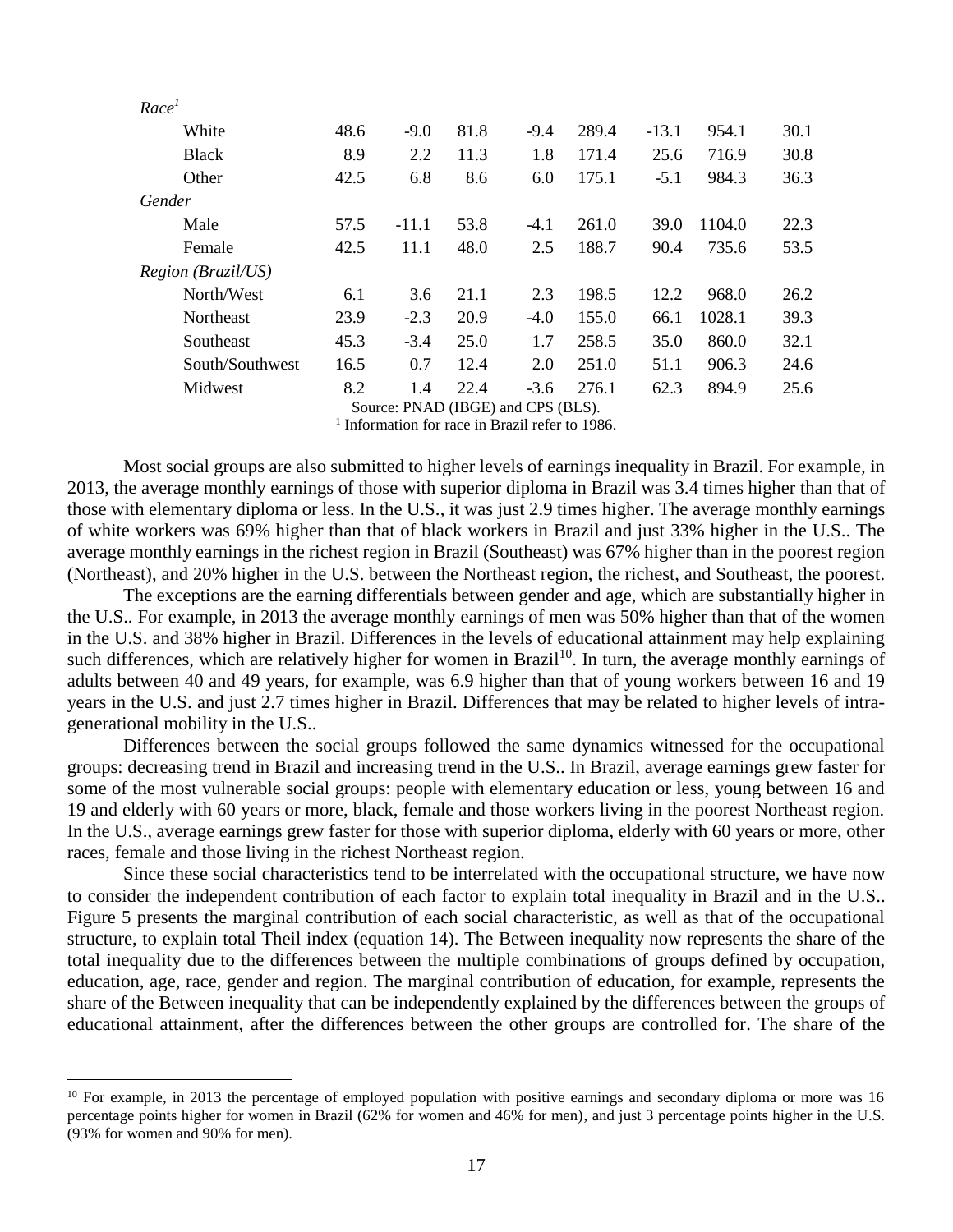between inequality that can not be independently explained by one only variable is represented by the interaction effect.

Figure 5 - Theil T for earnings inequality within (Theil Within) and between (Theil Between) occupational (two-digits) and social groups, employed population with positive earnings – Brazil and the U.S., 1983 to 2013



Source: PNAD (IBGE) and CPS (BLS).

Results highlight, for example, that occupational structure remains as the main independent source of Between inequality in both countries, with contribution ranging from 5 percentage points in the U.S. to 6 in Brazil in 2013. Age and education are the second and third more relevant independent factors, contributing jointly with more 5 percentage points in the U.S. and 7 in Brazil. Gender and regional inequality are more relevant in Brazil, contributing jointly with 4 percentage points to total inequality (2 percentage points in the US). Race ranked last, with 1 percentage point to explain total inequality in each country.

A remarkable difference between Brazil and the U.S. is the interaction effect, which is substantially higher in Brazil (6 percentage points in 2013, against 1 percentage point in the U.S.). This result indicates a higher relation between social characteristics and occupational structure in Brazil, which also play a more important role explaining total inequality in this country. After the differences between the social and occupational groups are controlled for, including the interaction effect, the inequality that remains within these groups are higher in the U.S.. Phenomenon that took particular place in the 2000, when the inequality decreased more incisively in Brazil and increased more sharply in the U.S..

#### **Final considerations**

Brazil and the U.S. are notably known by their singular levels of socioeconomic inequality. Even with substantial improvements in the early 2000s, Brazil remains with extreme levels of inequality, significantly higher than the U.S.. Bottom and middle groups in this country are submitted to levels of per capita income extremely low compared to their American counterparts. A huge concentration of people in the lower bound of the income distribution in Brazil is mainly a result of its labor market structure, which is overrepresented by low skilled and low paid occupational groups. Top and middle income groups, such as professionals, technical and administrative support occupations, are not representative like in the U.S..

As a result, differences between occupational groups are largely higher in Brazil, especially between occupations in the upper and lower bounds of the occupational structure. Brazil is historically known by a labor structure characterized by extreme levels of segmentation (Ulyssea, 2006). A small share of high skilled workers attains better job opportunities in a more structured labor market, characterized by better access to high technology and compliance with the labor legislation. In turn, a large majority of low skilled workers concentrates in low paid services, farming and other routinized occupations, most of them submitted to extreme conditions of remunerations and devoid of a series of social benefits guaranteed by the labor legislation.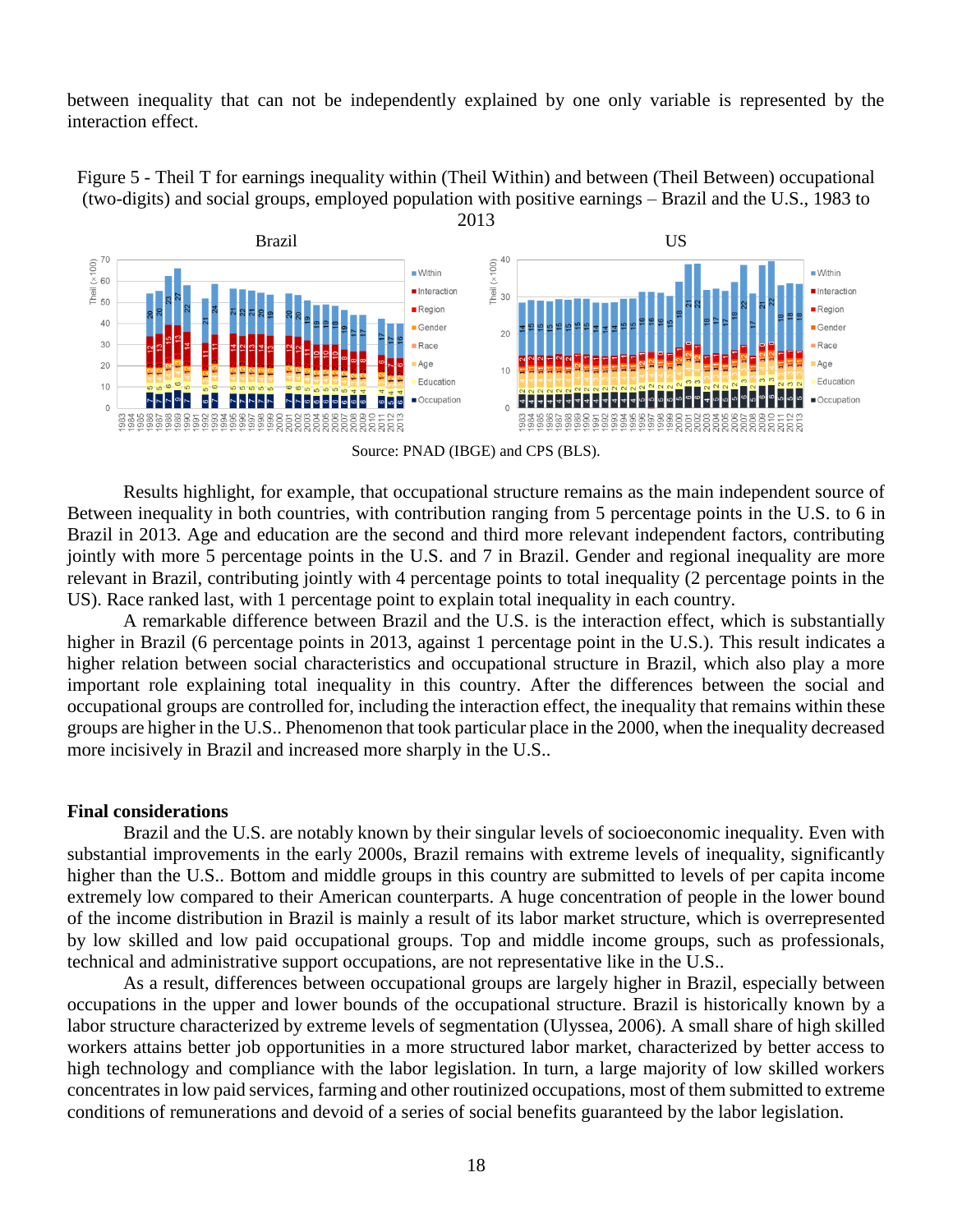A good news in this country is that inequality reduced substantially in the 2000s. Social benefits explains some of this fall, but a main responsible is the labor market. Benefited by the commodity boom and unusual economic growth in the period, labor market in Brazil produced more jobs and higher wages. Per capita income of the poorest was benefited by important social policies implemented in the 1990s and 2000s, such as cash transfer programs and the pension system. But labor income of the poorest also grew substantially, pushed mainly by the appreciation of the minimum wage, which almost doubled in the period.

Labor income remains as the main source of self-reported income in households and tend to dictate the dynamics of the total inequality. In the U.S., the share of labor income in the household is even higher and the substantial gains of the richest workers has been the main responsible for the rise in inequality since the 1980s. High skilled professionals and management occupations were specially benefited in this period, fact that has been attributed to the emergence of an informational society and the lack of balance between the demand and supply of these qualified workers.

Economic dynamics in the U.S. has shown to be highly demanding of skilled professional occupations. In addition to *management occupations*, *professionals* were the only occupational groups who increased their share in the American occupational structure, and some workers in these groups were especially benefited increasing their earnings and, consequently, Between and Within inequality. In Brazil, economic growth is still related to a decreasing participation of low bottom *farming* occupations and increasing participation of middle and bottom income occupational groups, such as *specialists* and *low services*. The overall impact on total inequality was negative, since average earnings of these latter groups are closer to the national average. Additionally, their average earnings grew faster than the average, also contributing to reduce Within inequality.

The most vulnerable occupational groups tend to be mainly affected in periods of recession, losing their jobs or reducing their relative wages, which contributes to increase inequality. For example, dot-com and sub-prime crises in the 2000s affected specially the labor income of the poorest in the U.S.. In Brazil, this group was not largely affected by international crises, since the demands for commodities continued high and institutions, such as minimum wage, played an important role guiding the raise of the earnings in the bottom occupational groups.

Part of the inequalities between occupational groups can be explained by the social characteristics of their respective workers. For example, the percentage of workers with no more than secondary education is much larger in Brazil than in the U.S., and they are mainly concentrated in the bottom occupational groups. Inequalities between occupational and social groups, defined by education, age, race, gender and region, are significant in both countries, and they tend also to be higher in Brazil. Nonetheless, occupational structure remains as the main source of inequalities in both countries, even after differences between social groups are controlled for.

#### **Conclusions**

The distribution of workers among the occupational groups has shown to be an important factor to explain differences in the levels of inequality between Brazil and the U.S.. Earnings inequality is higher in Brazil particularly because differences between occupational and social groups are higher in this country, which reflect a society characterized by high levels of socioeconomic segmentation.

Moreover, changes in the occupational structure tend naturally to affect earnings distribution and, consequently, income inequality. For example, the rise of the participation of top occupational groups tend to increase average earnings and inequality, especially when this dynamics is not sufficiently offset by a reduction in the earnings differentials within or between these groups. The exception would be a society where top occupations represented the large majority of the labor structure and their average earnings were closer to the national average. But this is still a hypothetical case, even in the U.S., where the rise of the participation of the most representative top occupational group, *professionals*, has contributed substantially to increase inequality.